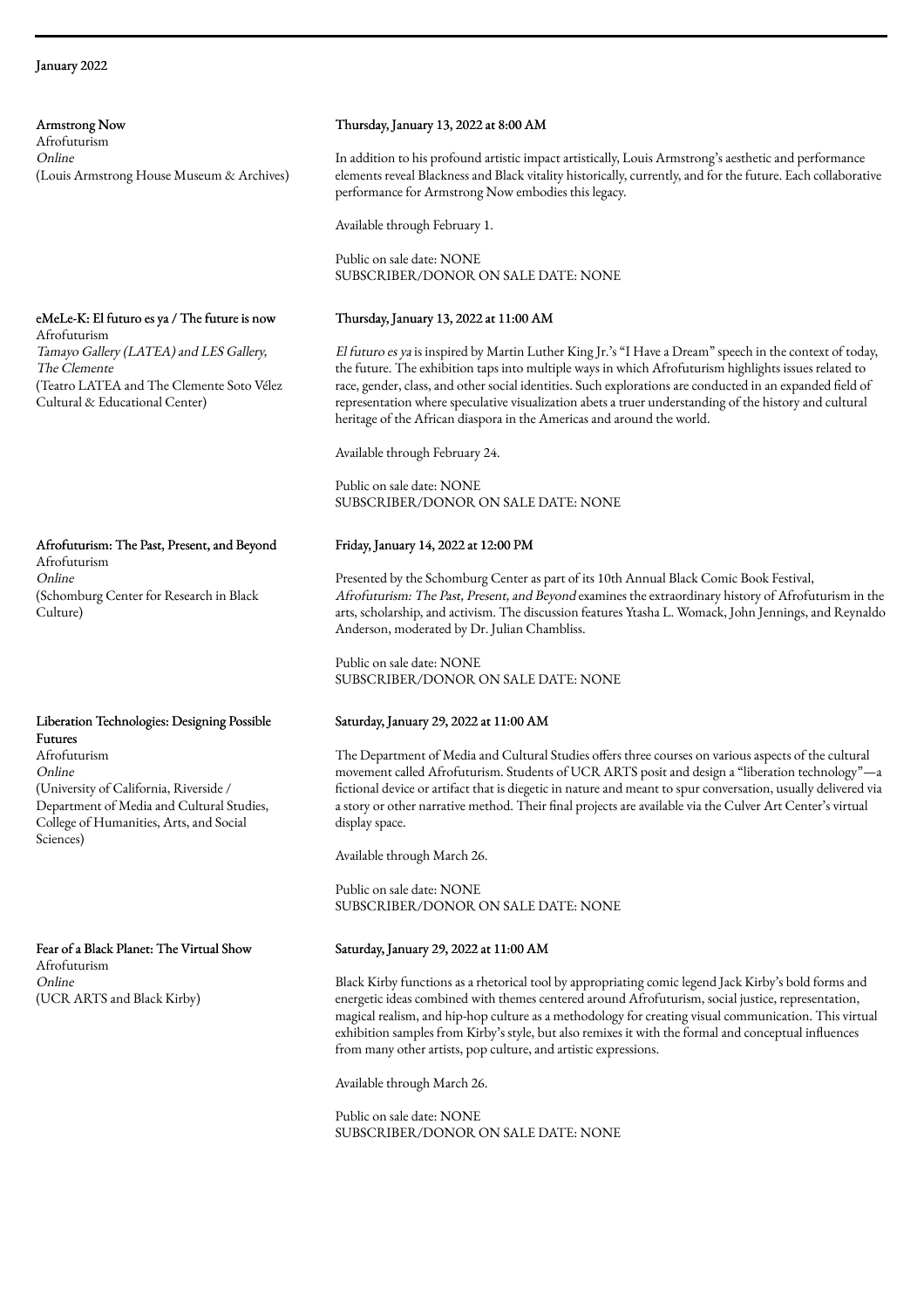### February 2022

Afrofuturism: Blackness Revisualized Festival Afrofuturism Online (ALL ARTS)

#### Afrofuturism and Philosophy Colloquiums Afrofuturism

Various Locations (Depts. of Philosophy and Black Studies, CCNY; the Dept. of Philosophy at Lehman College, CUNY; the Philosophy Dept. at Manhattan College; and the Dept. of Africology and African American Studies, Temple University)

Before Yesterday We Could Fly: An Afrofuturist Period Room Afrofuturism (The Metropolitan Museum of Art)

Black Metropolis

Afrofuturism The Children's Art Carnival (Dieselfunk Studios and the West Harlem Arts Collaborative)

Daniel Alexander Jones: Altar Installation Afrofuturism New York Live Arts (New York Live Arts)

#### Tuesday, February 1, 2022 at 9:00 AM

Explore the possibilities of Black futures through the imaginations of Afrofuturist filmmakers in this ongoing film festival streaming on ALL ARTS. Featuring a collection of 10 short and feature-length films curated by Celia C. Peters, Black futurist filmmaker and artist, all festival films are available to stream for free.

Public on sale date: NONE SUBSCRIBER/DONOR ON SALE DATE: NONE

# Tuesday, February 1, 2022 at 9:00 AM

A series of in-person and online critical discussions covers several key themes in Afrofuturism. Explore the debates between cultural accommodationists and cultural separatists in future contexts; phenomenological-existentialist views in relation to naturalistic accounts of ethnic and racial identity; humanistic, transhumanistic, and post-humanistic theories of projectable subjectivities; and the logic and temporality of social power-dynamics.

Available through March 31.

Public on sale date: NONE SUBSCRIBER/DONOR ON SALE DATE: NONE

#### Tuesday, February 1, 2022 at 10:00 AM

Before Yesterday We Could Fly: An Afrofuturist Period Room transforms a 19th-century domestic interior into a space untethered by time. Like traditional period rooms, the installation is a fabrication of a domestic space that assembles furnishings and works of art to represent a fixed moment in time. However, this new space unsettles the very idea of a period room by embracing the African and African diasporic belief that the past, present, and future are interconnected. Powered by Afrofuturism, this speculative home is activated through vision, sound, and storytelling, furnished with a range of works from The Met collection—from Bamileke beadwork and 19th-century American ceramics to contemporary art and design—that foreground generations of Black creativity.

Ongoing.

Public on sale date: NONE SUBSCRIBER/DONOR ON SALE DATE: NONE

### Tuesday, February 1, 2022 at 12:00 PM

30 Years of Afrofuturism, Comics, Music, Animation, Decapitated Chickens, Heroes, Villains, and Negroes

Black Metropolis presents published and unpublished work by artist Tim Fielder. This in-person and online exhibit is an anthropological artifact that transcribes the narrative history of visual-cultural migration from the southern United States to New York City, intermixed with African religious modalities.

Available through March 31. Open Tuesday through Sunday, 12 PM–7 PM.

Public on sale date: NONE SUBSCRIBER/DONOR ON SALE DATE: NONE

#### Tuesday, February 1, 2022 at 3:00 PM

This altar installation contains the elements of earth, water, fire, and air, offering an assemblage of works that speak to the heavenly bodies that comprise Daniel Alexander Jones's ATEN project—a multidisciplinary journey through the solar system. Objects include photographs, jewelry from the collection of Jomama Jones, and everyday ceremonial objects.

On view through June 2022.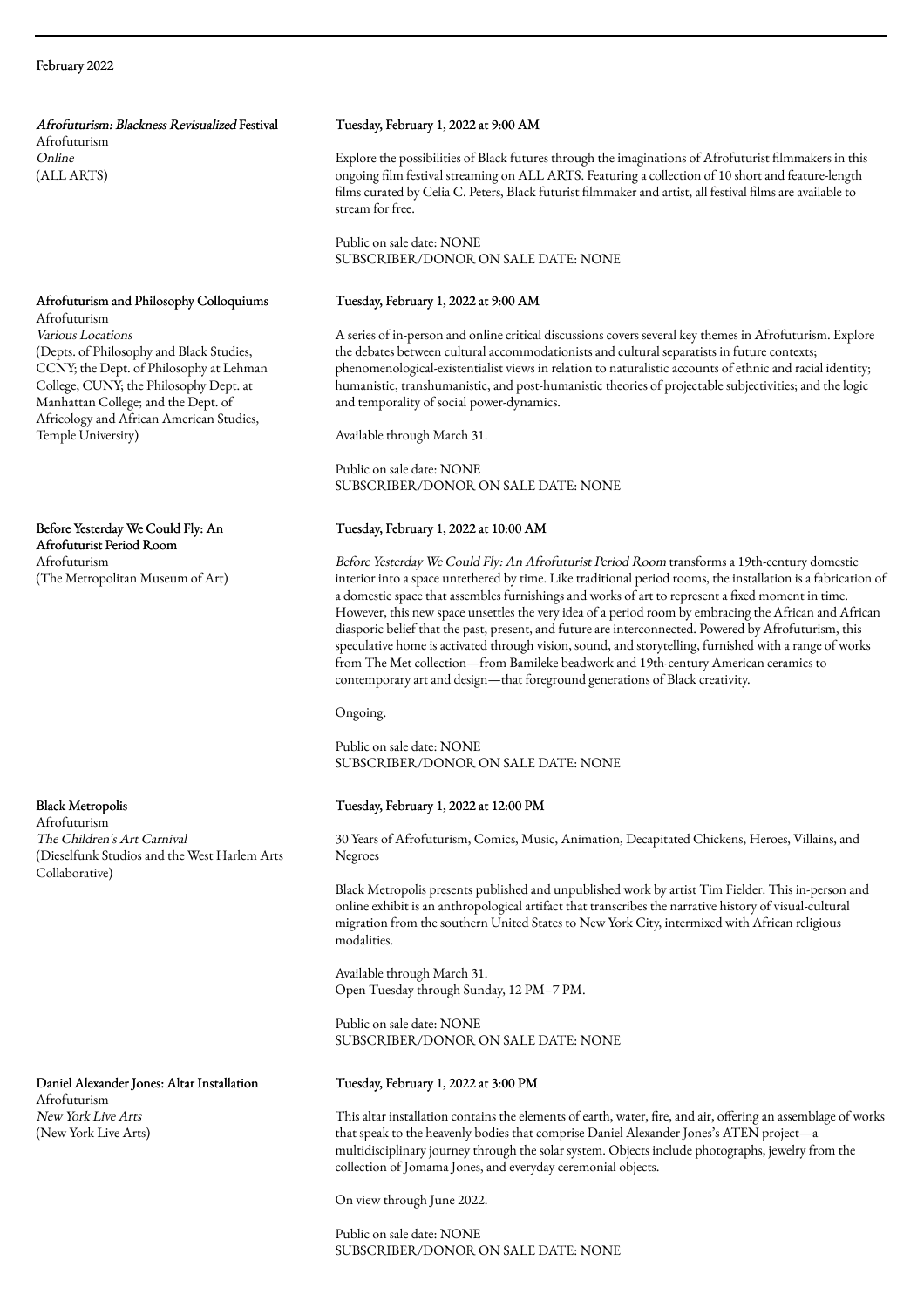Jon Gray of Ghetto Gastro Selects Afrofuturism Cooper Hewitt, Smithsonian Design Museum (Cooper Hewitt, Smithsonian Design Museum)

Ultramagnetic Afrofuturism Online (Universal Hip Hop Museum)

Jennie C. Jones: Dynamics Afrofuturism Solomon R. Guggenheim Museum (Solomon R. Guggenheim Museum)

Afrofuturism: Reimagining the Future by Honoring Now Afrofuturism The Church (Keyes Art Projects)

### Thursday, February 3, 2022 at 10:00 AM

In this exhibition, Jon Gray tells an Afrofuturist fictional narrative through chosen works from the museum's permanent collection and original drawings by artist Oasa DuVerney. Gray transports the museum visitor to the future world of 2077 in order to rethink, reposition, and reclaim object stories and identities. Freed from the confines of classical and historic interpretation, Gray's experimental presentation creates a space for alternate layers of meaning and reflection. Ultimately, the exhibition brings to life the power of objects, the endurance of their stories, and the fragility of the natural world.

Available through February 13.

Public on sale date: NONE SUBSCRIBER/DONOR ON SALE DATE: NONE

# Thursday, February 3, 2022 at 6:00 PM

An Exploration of Hip Hop's Afrofuturistic Roots and Influences

Join the curators of the Universal Hip Hop Museum as they explore hip hop's Afrofuturistic roots and influences through an examination of artifacts and archives, including flyers, album covers, lyrics, and music videos.

Public on sale date: NONE SUBSCRIBER/DONOR ON SALE DATE: NONE

# Friday, February 4, 2022 at 11:00 AM

"Dynamics" is an exhibition by American artist Jennie C. Jones, who considers listening a conceptual practice that underwrites her visual art, which channels a legacy of radical Black sonic practitioners. For"Dynamics," her pieces comprise multiple components, taking the form of diptychs and triptychs —arrangements that Jones compares to chords in music. Far more than "viewers," visitors are encouraged to experience the social and physical dynamics of perception as they explore Jones's works, including a sound installation.

On show through May 2.

Public on sale date: NONE SUBSCRIBER/DONOR ON SALE DATE: NONE

#### Saturday, February 5, 2022 at 4:30 PM

#### Padrãos

This exhibition—a verbal and visual collaboration between Chicago-based artist Dr. Leslee Stradford and renowned scholar Herman Bennett—explores the historical importance of the Padrão, its significance in the modern world, and its impact to come. Stradford and Bennett discuss their collaboration in a conversation on Saturday, February 12 at 4 PM.

On show through February 12.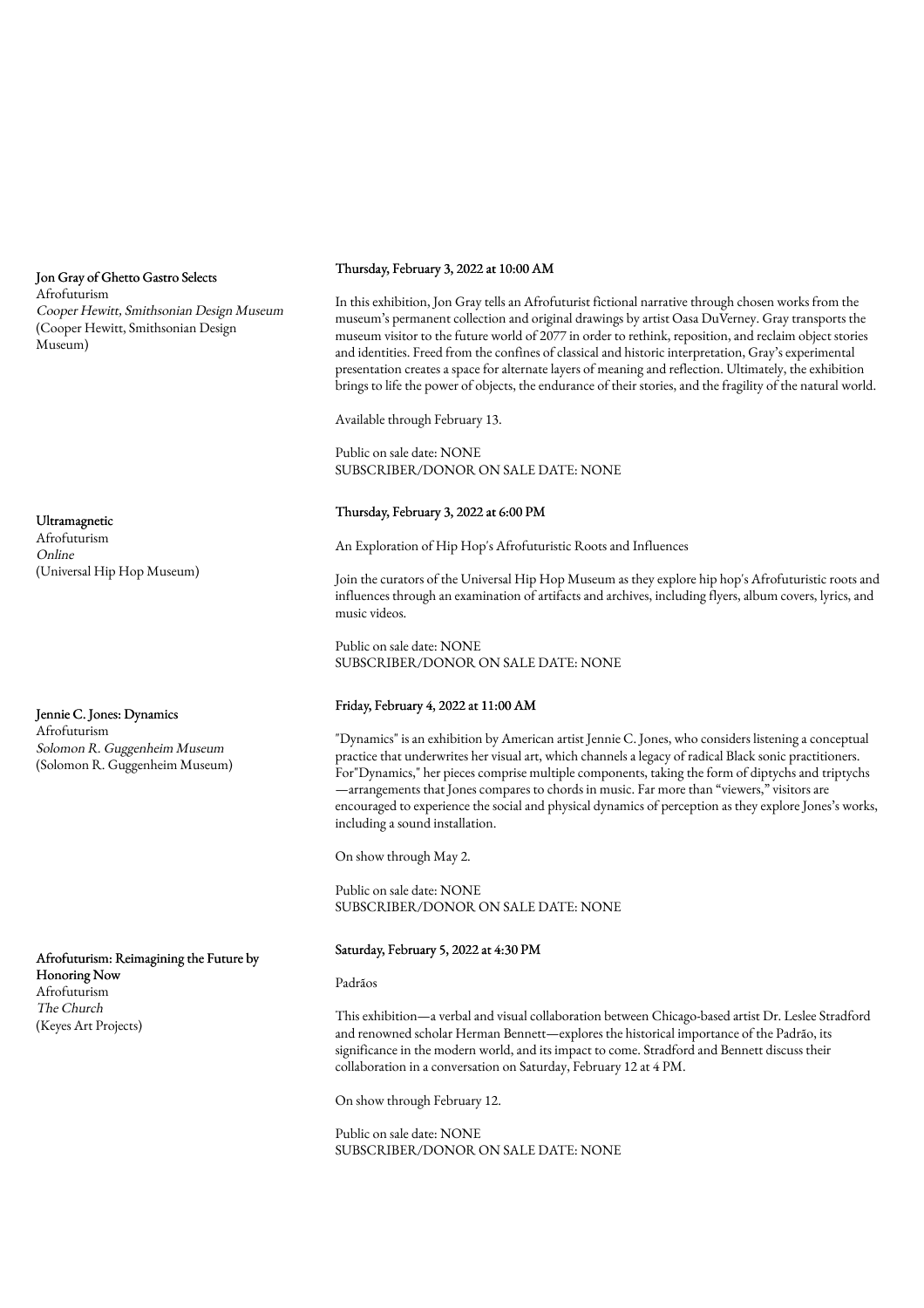Congo Square Roots of Jazz Afrofuturism Congo Square, Louis Armstrong Park (Congo Square Preservation Society)

We Fly Away Home: An Afrofuturist Film Series Afrofuturism Online (Blacknuss Network)

Authors Talk with Arthur Jafa and Tim Fielder Afrofuturism Online (Dieselfunk Studios and the West Harlem Arts Collaborative)

Afrifutrinity Speakeasy with Sister Friend Marie McCohnell Afrofuturism Online (AfriFuTrinity: Quantum Cosmic Futures)

Black Future Immersion Conference Afrofuturism Resnick Education Wing (African American Future Society)

Dieselfunk Live Art Sessions Afrofuturism Online (Dieselfunk Studios)

Black Future Immersion Conference Afrofuturism Resnick Education Wing (African American Future Society)

#### Sunday, February 6, 2022 at 3:00 PM

The Congo Square Roots of Jazz is an interactive music, rhythm, and history residency for New Orleans and the surrounding community. Explore the roots of the bamboula rhythm and its relationship to what is now called the Second Line—the New Orleans beat—in this live and online presentation.

Public on sale date: NONE SUBSCRIBER/DONOR ON SALE DATE: NONE

### Sunday, February 6, 2022 at 4:00 PM

This online film and discussion series about the past and present history of the presence of "Black" in cinema features archival, recent, and new Afrofuturist works.

Public on sale date: NONE SUBSCRIBER/DONOR ON SALE DATE: NONE

### Tuesday, February 8, 2022 at 8:00 PM

INFINITUM: An Afrofuturist Tale

Join world-renowned fine artist Arthur Jafa in conversation with Tim Fielder, author-illustrator of HarperCollins' critically acclaimed graphic novel INFINITUM: An Afrofuturist Tale. The artists discuss the book, their shared Mississippi roots, their love of science fiction and comics, and their views on where Afrofuturism is going and how it can potentially change the world.

Public on sale date: NONE SUBSCRIBER/DONOR ON SALE DATE: NONE

### Thursday, February 10, 2022 at 8:00 AM

An intimate, virtual rite of passage with a living Oracle. Join Shannon Harris and Stacey Gibson in astral travel with an esteemed and experienced wisdom keeper and real-life Hidden Figure, Sister Friend Marie McCohnell.

Public on sale date: NONE SUBSCRIBER/DONOR ON SALE DATE: NONE

#### Thursday, February 10, 2022 at 9:00 AM

Can we prepare for climate change? Can we close the wealth gap? Can we reverse Black male incarceration rates? Can we develop a sustainable future for us all? The Black Future Immersion Conference is a global gathering of Afrofuturists, members of the Black Speculative Arts Movement, and academicians to demonstrate research methods and reports used to analyze and develop socioeconomic and environmental indicators of Black Americans and people of African descent globally.

Public on sale date: NONE SUBSCRIBER/DONOR ON SALE DATE: NONE

# Thursday, February 10, 2022 at 7:00 PM

Join "OG Afrofuturist" Tim Fielder as he generates live art for all to see. This event is designed to showcase how Fielder utilizes advanced technology that is applicable to comics, game design, and animation. Viewers will be able to ask questions about how work is produced with real-time feedback.

Public on sale date: NONE SUBSCRIBER/DONOR ON SALE DATE: NONE

### Friday, February 11, 2022 at 9:00 AM

Can we prepare for climate change? Can we close the wealth gap? Can we reverse Black male incarceration rates? Can we develop a sustainable future for us all? The Black Future Immersion Conference is a global gathering of Afrofuturists, members of the Black Speculative Arts Movement, and academicians to demonstrate research methods and reports used to analyze and develop socioeconomic and environmental indicators of Black Americans and people of African descent globally.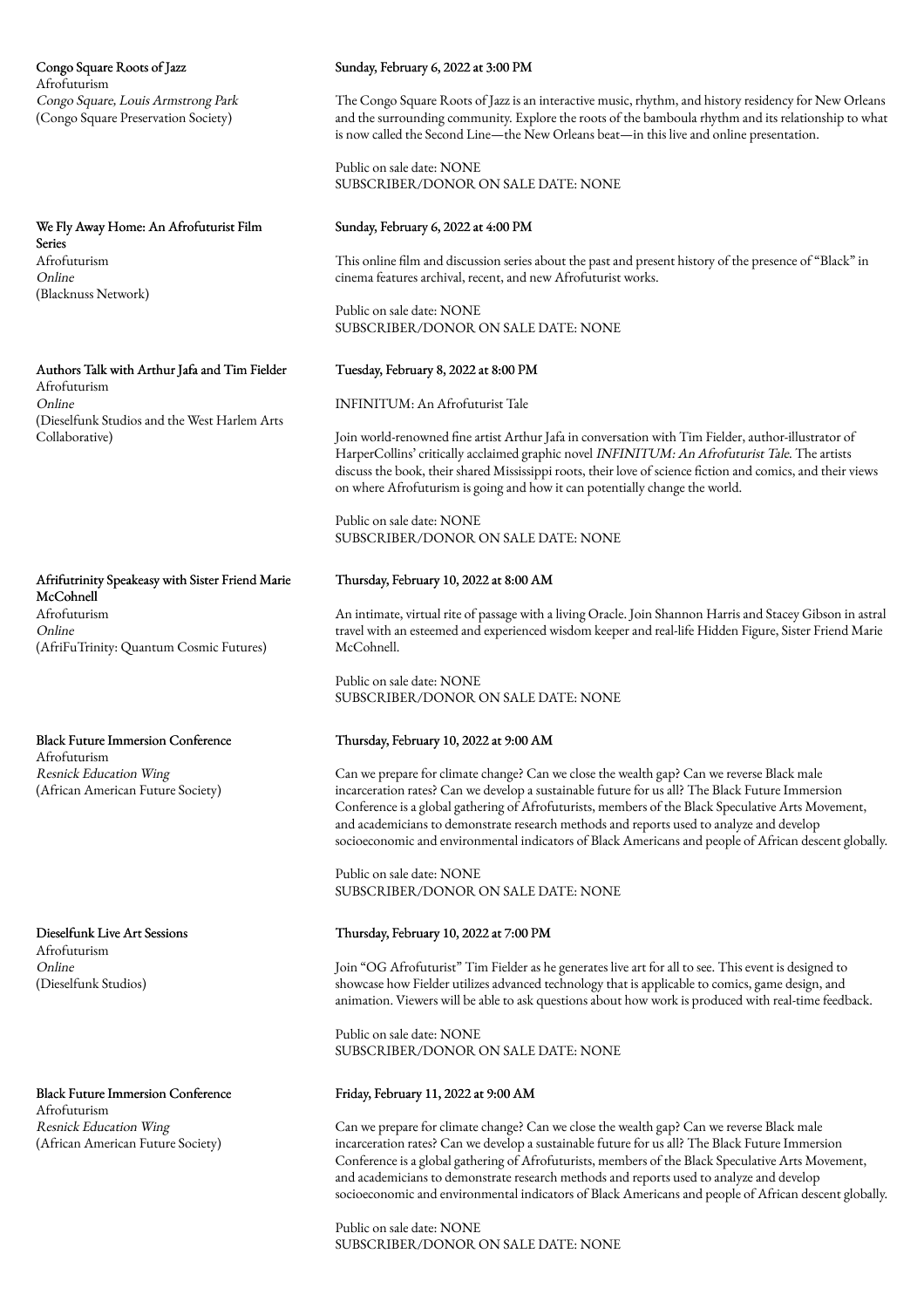### Afrofuturism and Black Religion: Connecting Imaginations Afrofuturism Online (Black & Brown Comix Arts Festival)

Black Future Immersion Conference Afrofuturism Resnick Education Wing (African American Future Society)

Congo Square Roots of Jazz Afrofuturism Congo Square, Louis Armstrong Park (Congo Square Preservation Society)

We Fly Away Home: An Afrofuturist Film Series Afrofuturism Online (Blacknuss Network)

Soul of the City: Live @ MCNY with Topaz Jones Afrofuturism (Museum of the City of New York)

Sankofa Danzafro Afrofuturism The Joyce Theater (The Joyce Theater)

#### Saturday, February 12, 2022 at 9:00 AM

Scholars explore the connections between Afrofuturism and Black religion, and the way in which comics, graphic novels, and animation are capturing the rich dynamic that spawns new ways in which popular culture is impacted by these forces.

Available through March 26.

Public on sale date: NONE SUBSCRIBER/DONOR ON SALE DATE: NONE

## Saturday, February 12, 2022 at 9:00 AM

Can we prepare for climate change? Can we close the wealth gap? Can we reverse Black male incarceration rates? Can we develop a sustainable future for us all? The Black Future Immersion Conference is a global gathering of Afrofuturists, members of the Black Speculative Arts Movement, and academicians to demonstrate research methods and reports used to analyze and develop socioeconomic and environmental indicators of Black Americans and people of African descent globally.

Public on sale date: NONE SUBSCRIBER/DONOR ON SALE DATE: NONE

### Sunday, February 13, 2022 at 3:00 PM

The Congo Square Roots of Jazz is an interactive music, rhythm, and history residency for New Orleans and the surrounding community. Explore the roots of the bamboula rhythm and its relationship to what is now called the Second Line—the New Orleans beat—in this live and online presentation.

Public on sale date: NONE SUBSCRIBER/DONOR ON SALE DATE: NONE

#### Sunday, February 13, 2022 at 4:00 PM

This online film and discussion series about the past and present history of the presence of "Black" in cinema features archival, recent, and new Afrofuturist works.

Public on sale date: NONE SUBSCRIBER/DONOR ON SALE DATE: NONE

#### Monday, February 14, 2022 at 6:30 PM

Join us as we kick off Soul of the City: Live @ MCNY with the multitalented hip-hop, funk, and soulinspired artist Topaz Jones. After a screening of his award-winning short/documentary Don't Go Tellin' Your Momma, Topaz performs an intimate acoustic set in the Museum's Rotunda, weaving in the personal stories that have shaped and nourished his songs. Soul of the City: Live @ MCNY is a new series of intimate concerts that feature a range of New York City artists, both upcoming and veteran, performing acoustic sets and sharing personal stories behind their music.

Public on sale date: NONE SUBSCRIBER/DONOR ON SALE DATE: NONE

#### Tuesday, February 15, 2022 at 7:30 PM

Showcasing powerful Afro-Colombian and Afro-contemporary dance with live music and singing, Colombia-based Sankofa Danzafro presents "Accommodating Lie," a full-length work by Rafael Palacios that seeks to dismantle stereotypes and beliefs about the Black body and what it means to be of African descent. Through a series of emotional dances, the Sankofa performers embody decades of slavery and racism, challenging the "exotic" label western colonizing culture has assigned Black bodies. "Accommodating Lie" continues Sankofa Danzafro's mission "to dance to be heard, rather than to be seen."

Performances through February 20.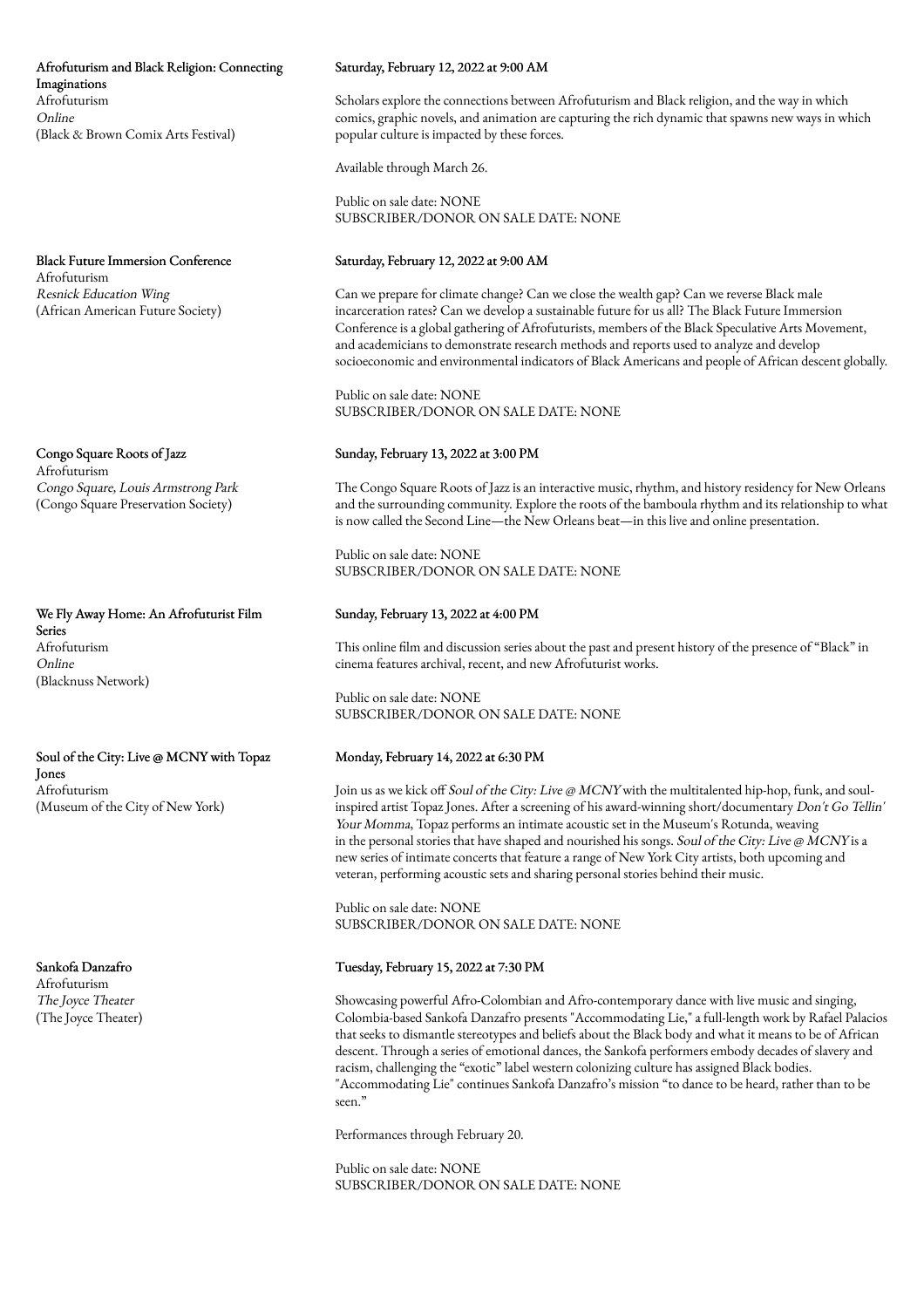Afrofuturist Cinema: What Makes You Scared? Afrofuturism New York Film Academy (New York Film Academy)

Avatar I AM

Afrofuturism Online (AfriFuTrinity: Quantum Cosmic Futures)

ALL ARTS Talk Series Online (ALL ARTS)

Dieselfunk Live Art Sessions Afrofuturism Online (Dieselfunk Studios)

AXIOM Afrofuturism Alice Tully Hall (Juilliard School)

Rashaad Newsome's Assembly Afrofuturism Park Avenue Amory (Park Avenue Armory)

### Wednesday, February 16, 2022 at 6:30 PM

A Screening of Jim Fielder's Phlo

Be part of the in-person and online screening of Phlo, a fiction feature film that chronicles the life of a young child who is taken and raised by his kidnappers who also happen to have an insatiable taste for blood.

Public on sale date: NONE SUBSCRIBER/DONOR ON SALE DATE: NONE

# Thursday, February 17, 2022 at 8:00 AM

Enter the astral realm in this month's blistering episode of AfriFuTrinity: Quantum Cosmic Futures. Join the Command Pilot and Zolis as they discover the path to their s/hero journey, claiming their divine destiny while encountering the deep wisdom and traditions of hOMe.

Public on sale date: NONE SUBSCRIBER/DONOR ON SALE DATE: NONE

# Thursday, February 17, 2022 at 4:00 PM

Cinema of the Afrofuture

Join curator and filmmaker Celia C. Peters in a live-streamed discussion with artists, academics, authors, and changemakers at the forefront of Afrofuturist thought—an accompaniment to the Afrofuturism: Blackness Revisualized film festival.

Public on sale date: NONE SUBSCRIBER/DONOR ON SALE DATE: NONE

# Thursday, February 17, 2022 at 7:00 PM

Join "OG Afrofuturist" Tim Fielder as he generates live art for all to see. This event is designed to showcase how Fielder utilizes advanced technology that is applicable to comics, game design, and animation. Viewers will be able to ask questions about how work is produced with real-time feedback.

Public on sale date: NONE SUBSCRIBER/DONOR ON SALE DATE: NONE

# Thursday, February 17, 2022 at 7:30 PM

AXIOM, conducted by Juilliard faculty member Jeffrey Milarsky, is dedicated to performing masterworks of the 20th and 21st centuries. In an Afrofuturist program compiled in consultation with composer George Lewis, the concert—available in person and online—features Lewis's Assemblage, Marcos Balter's Bladed Stance, Anthony Braxton's Composition No. 46, and Tania León's Indígena.

Public on sale date: NONE SUBSCRIBER/DONOR ON SALE DATE: NONE

# Friday, February 18, 2022 at 12:00 PM

Enter into a world where critical thinking, technology, dance, and visual art co-exist to explore the magical interconnectedness of being. This world-building is the jumping-off point of Assembly, Rashaad Newsome's most immersive work to date that remixes Park Avenue Armoy's Wade Thompson Drill Hall into an extra-dimensional safe space that is part installation, part classroom, part theater, and part nightclub.

During the day, visitors encounter many dimensions of Newsome's practice, including video-mapped walls, hologram sculptures, collage, and sculptural works that merge and mutate images of Black and Black queer culture, fashion, textiles, and more. These works are also joined by Being, an AI humanoid figure who mesmerizingly generates poetry and leads participatory classes that combine dance, storytelling, conversation, and mindfulness meditation.

Available through March 6.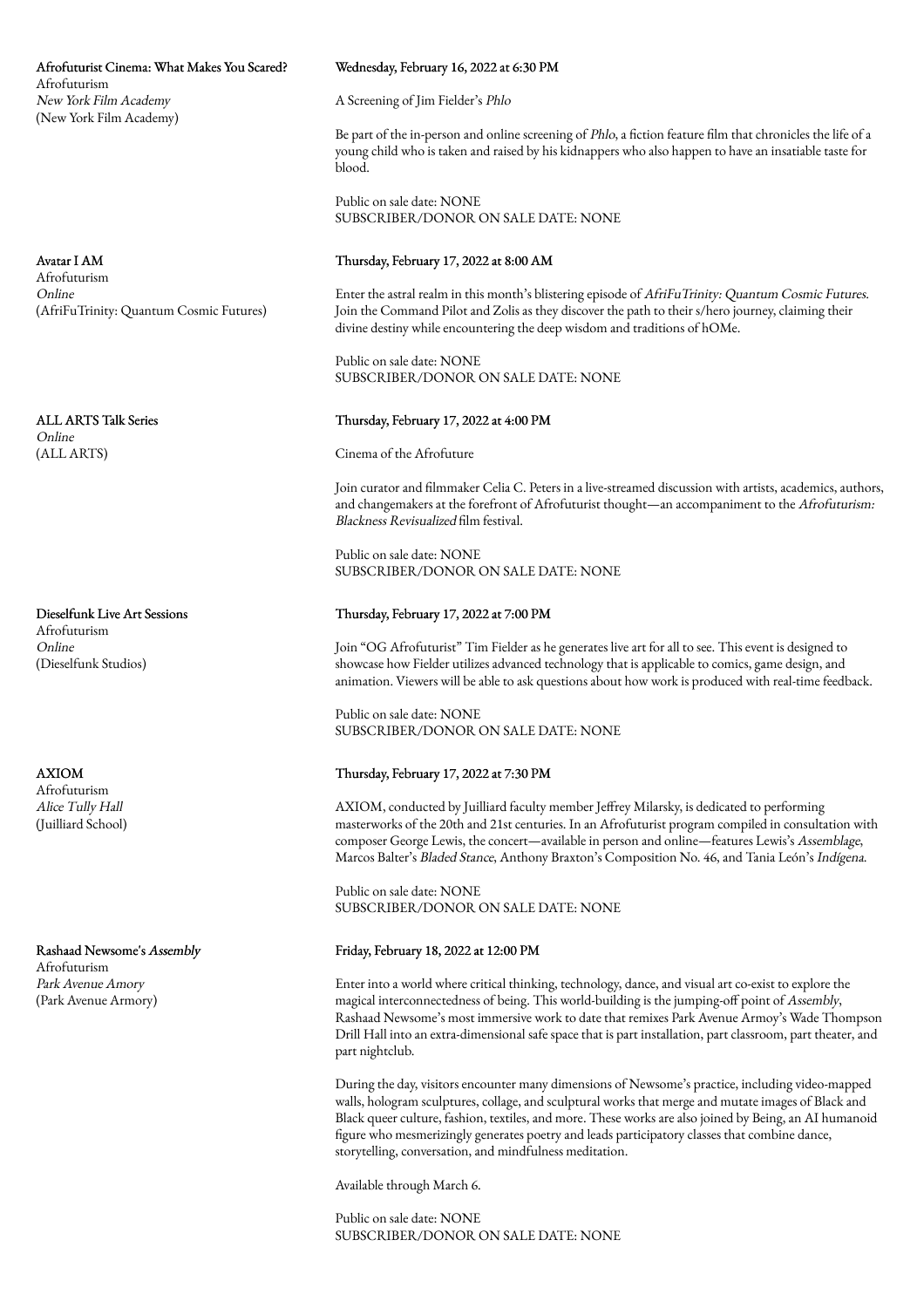# Afrofuturismo: Las Caras Lindas de mi Gente Negra Afrofuturism Centro Cívico Cultural Dominicano

(Centro Civico Cultural Dominicano, ISE-DA, and the Black Speculative Arts Movement)

RingShout: A Sonic Healing Afrofuturism Online (National Black Theatre, Apollo Theater, and American Composers Orchestra)

Rashaad Newsome's Assembly: Evening Performances Afrofuturism Park Avenue Amory (Park Avenue Armory)

Black Feminist Futures

Afrofuturism Online (Schomburg Center for Research in Black Culture)

Afrofuturism & Comics Virtual Workshop Afrofuturism Online (Dieselfunk Studios)

Year X: Black Kirby at Ten Years Afrofuturism UCR ARTS (UCR ARTS and Black Kirby)

### Friday, February 18, 2022 at 2:00 PM

This exhibition and symposium identify 21st-century contemporary expressions of Afrofuturismo and Afro-Latinx futurity that are emerging in the areas of metaphysics, visual studies, performance, art, science, and technology.

Public on sale date: NONE SUBSCRIBER/DONOR ON SALE DATE: NONE

# Friday, February 18, 2022 at 5:00 PM

Sound artists and composers Mendi + Keith Obadike engage in a virtual conversation on their musical satellite RingShout, screen a companion video work, and discuss their music, art, and literature collaborations.

Public on sale date: NONE SUBSCRIBER/DONOR ON SALE DATE: NONE

# Friday, February 18, 2022 at 9:00 PM

The immersive world of multidisciplinary artist Rashaad Newsome's Assembly comes alive each evening with a series of electrifying performances that feature an international collective of singers, MCs, musicians, and multifaceted dancers from the worlds of ballroom, ballet, and everything in between.

Ticket holders are encouraged to arrive at 8 PM to experience the exhibition before the performance begins at 9 PM.

Available through March 6.

Public on sale date: NONE SUBSCRIBER/DONOR ON SALE DATE: NONE

### Saturday, February 19, 2022 at 12:00 PM

The Black Feminist Futures series features programs that highlight the powerful and long-standing relationship between Afrofuturism and Black feminism. Programs include Dr. Kinitra Brooks, Sheree Renée Thomas, Tananarive Due, Andrea Hairston, Dacia Polk, Tanya Denise Fields, Dr. LaWana Richmond and more as part of the Schomburg Center's 10th Annual Black Comic Book Festival.

Public on sale date: NONE SUBSCRIBER/DONOR ON SALE DATE: NONE

# Saturday, February 19, 2022 at 1:00 PM

This two-session class utilizes sequential art to create visual stories that focus on the philosophy of Afrofuturism. Afrofuturist and cartoonist Tim Fielder shares his approach to scriptwriting, panel-topanel layout, lettering, illustration, and coloring in this experiential workshop.

Public on sale date: NONE SUBSCRIBER/DONOR ON SALE DATE: NONE

#### Saturday, February 19, 2022 at 4:00 PM

The speculative avatar of Black Kirby (aka Stacey Robinson and John Jennings) has been challenging norms, breaking boundaries, remixing reality, and representing myriad Black futures for 10 years. This hybrid lecture—available both in person and online—gives the duo a space to reflect on past works and exhibitions while positing what lies ahead for them as Black creators who dare to imagine what a Black future may or may not become.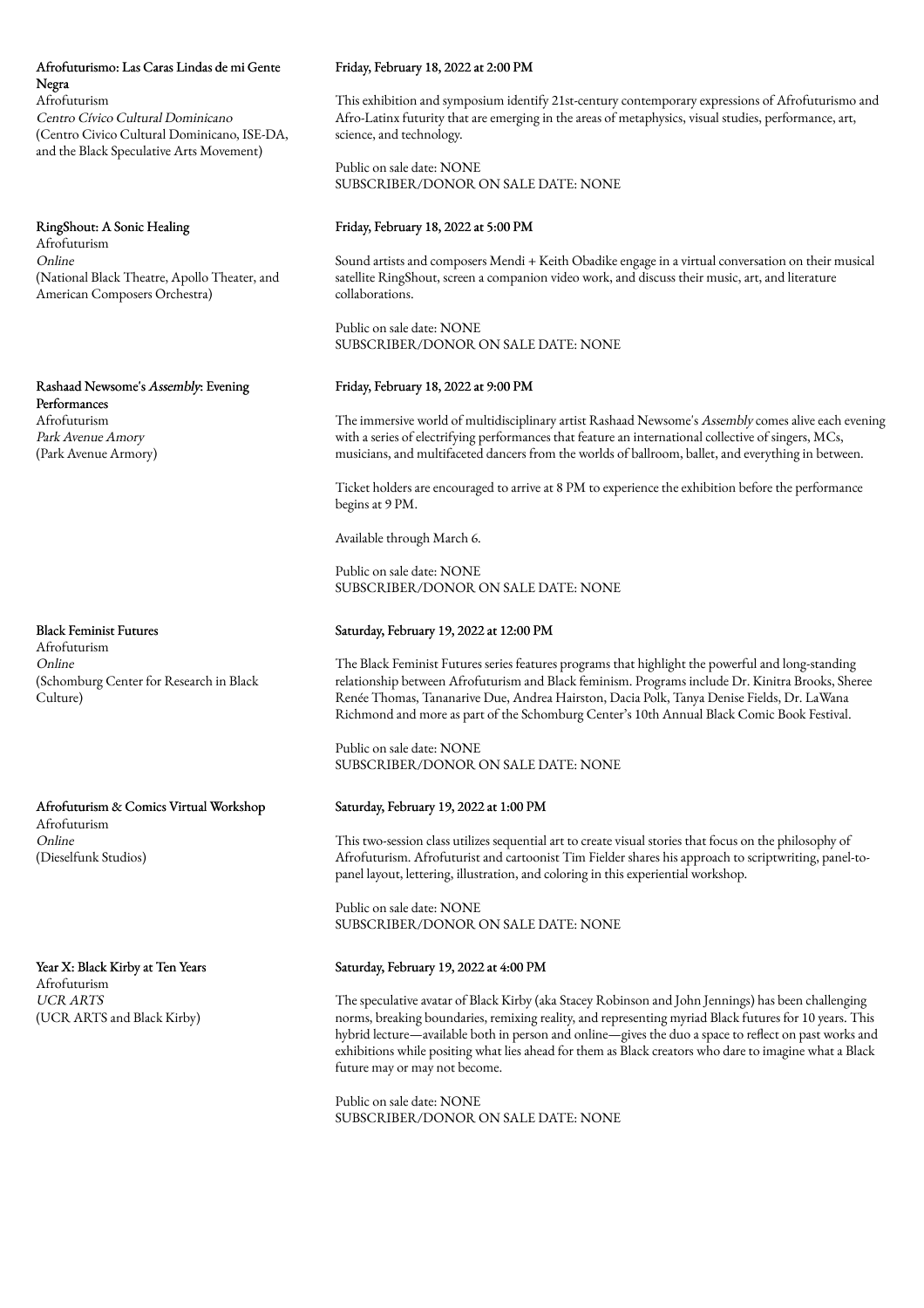The Creator Has a Master Plan: An Afrofuturist Cypher Afrofuturism Online (Black Speculative Arts Movement, Black Pot Mojo Arts, and the Department of Africology and African American Studies, Temple University)

Craig Harris's Nocturnal Nubian Ball for Conscientious Ballers and Cultural Shot Callers Afrofuturism Online (Harlem Stage)

AACM: Black to the Future Afrofuturism Online (Association for the Advancement of Creative Musicians)

Authors Talk: Tim Fielder and Ytasha L. Womack Afrofuturism Online (Dieselfunk Studios)

Jubilee for a New Vision Afrofuturism The Robert W. Wilson MCC Theater Space (National Queer Theater)

Apollo Live Wire: Black Notes / Femme Futures Afrofuturism Online (Apollo Theater)

### Saturday, February 19, 2022 at 7:00 PM

Hosted by Poetica Bey, celebrate the past and future with a 24-hour global Afrofuturist cypher in honor of Sadat X of Brand Nubian, Freedom Williams, Norman "Starship" Connors, DJ Jedi, and "Media Assassin" Harry Allen, with special guests, hip-hop legends, and DJs from around the world.

Public on sale date: NONE SUBSCRIBER/DONOR ON SALE DATE: NONE

### Saturday, February 19, 2022 at 7:30 PM

Craig Harris's Nocturnal Nubian Ball for Conscientious Ballers and Cultural Shot Callers is the culmination of Harlem Stage's Afrofuturism series. Filmed at Bryant Park, this presentation highlights Harris and the Nation of Imagination, with special guest Marshall Allen from the Sun Ra Arkestra.

Available through February 28.

Public on sale date: NONE SUBSCRIBER/DONOR ON SALE DATE: NONE

## Saturday, February 19, 2022 at 8:00 PM

This docu-concert celebrates the role the Association for the Advancement of Creative Musicians (AACM) has played in being a platform for Black imagination and Black experimental thought from 1965 to today.

Public on sale date: NONE SUBSCRIBER/DONOR ON SALE DATE: NONE

# Sunday, February 20, 2022 at 4:00 PM

Matty's Rocket Book One

"OG Afrofuturist" Tim Fielder is interviewed by Ytasha L. Womack for Matty's Rocket Book One. This reissue of Matty's Rocket, done in conjunction with Literati on behalf of Stephen Curry's Underrated book club, brings back the full story of Matty Watty, a daring space pilot that has adventures in a 1930s-40s alternative past featuring down home folks, Flash Gordon-like spaceships, and alien oddities. See how Matty finds her reason to fly! Retro-Afrofuturism at its best.

Public on sale date: NONE SUBSCRIBER/DONOR ON SALE DATE: NONE

# Monday, February 21, 2022 at 7:00 PM

A Celebration of Trans and Gender Non-Conforming Artists

Nick Hadikwa Mwaluko, Ayla Xuan Chi Sullivan, and Roger Q. Mason of the New Visions Fellowship—a new initiative of National Queer Theater and the Dramatists Guild of America—showcase excerpts from new works that amplify the trans and gender non-conforming experience in scene, song, and performance. Through art, we envision Black Futures that transform systemic invisibility into fonts of joy, community, and infinite imagination.

Public on sale date: NONE SUBSCRIBER/DONOR ON SALE DATE: NONE

# Tuesday, February 22, 2022 at 6:30 PM

This online multimedia experience, presented by the Apollo Theater and featuring DJ LiKUiD and internationally acclaimed multi-instrumentalist and composer Frae-Frae: Daughter of Drexciya, contemplates the future of Black life while examining past and present Black women who have shifted the ways in which we think about, practice, and experience the arts, sciences, politics, and social justice.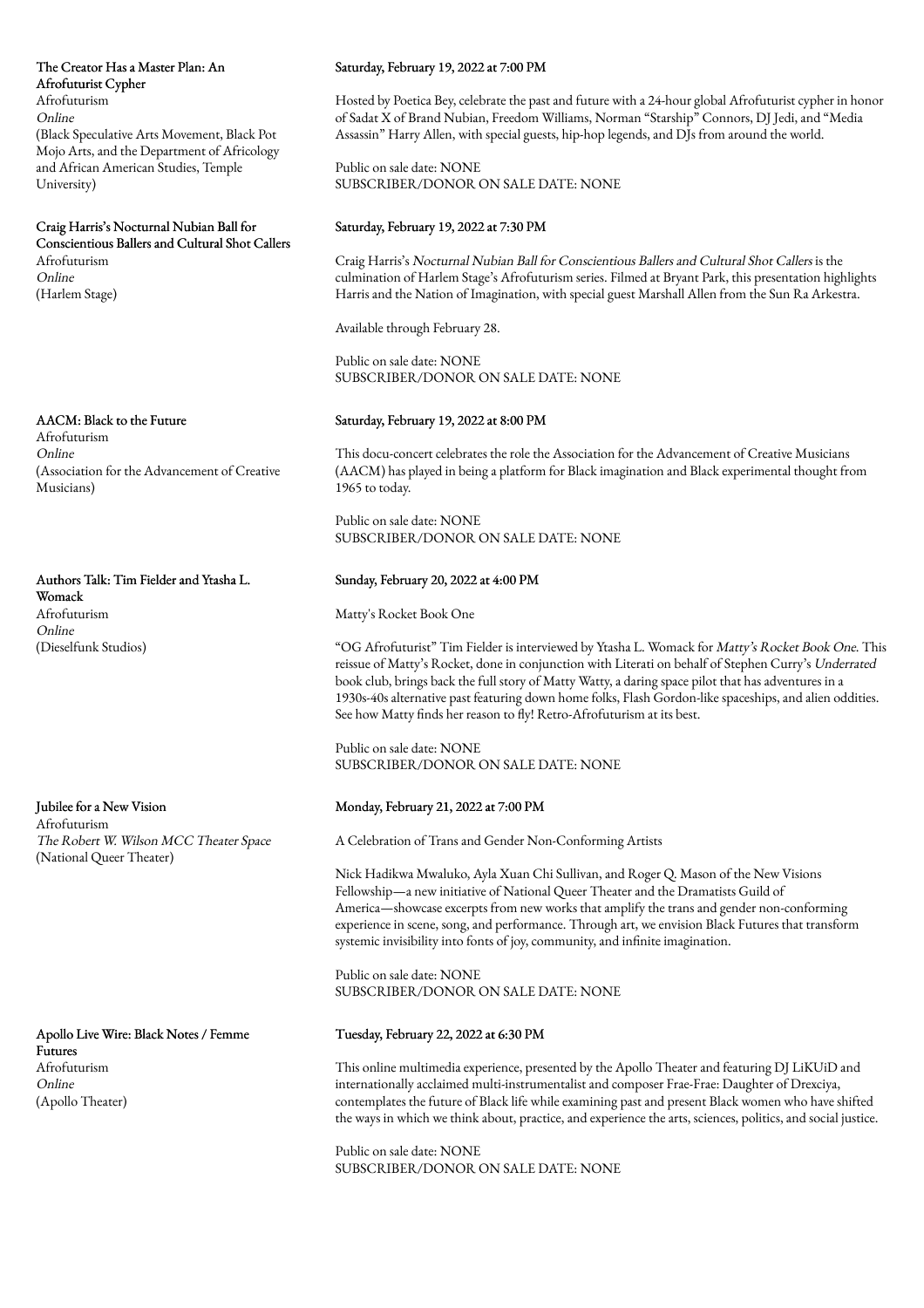Sistah Scifi with Tim Fielder Afrofuturism The Children's Art Carnival (Dieselfunk Studios and the West Harlem Arts Collaborative)

Other Futures: The Graphic Novels of Megascope Afrofuturism Online (Society of Illustrators)

Afrofuturist Cinema: A New Era? Afrofuturism New York Film Academy (New York Film Academy)

The Brother from Another Planet Afrofuturism (Museum of the City of New York and The Africa Center)

Dieselfunk Live Art Sessions Afrofuturism Online (Dieselfunk Studios)

#### The Rayla Universe: An Afrofuturist LARP Afrofuturism

Chicago History Museum (Black & Brown Comix Arts Festival, the Northern California Dr. Martin Luther King Jr. Community Foundation, and the Chicago History Museum)

Afrofuturism & Comics Virtual Workshop Afrofuturism Online (Dieselfunk Studios)

## Tuesday, February 22, 2022 at 8:00 PM

Founded by Isis Asare, Sistah Scifi is the first Black-owned bookstore focused on science fiction and fantasy. Asare interviews Tim Fielder about his career and as a graphic novelist.

Public on sale date: NONE SUBSCRIBER/DONOR ON SALE DATE: NONE

### Wednesday, February 23, 2022 at 6:00 PM

This discussion focuses on comics, graphic novels, and Afrofuturism by way of the new Abrams Megascope books The Eightfold Path and Hardears. Participants include Steven Barnes, Charles Johnson, Bryan Christopher Moss, Nigel Lynch, and Matthew Clarke.

Public on sale date: NONE SUBSCRIBER/DONOR ON SALE DATE: NONE

### Wednesday, February 23, 2022 at 6:30 PM

In this panel of tastemakers, artists, filmmakers, and scholars, in-person and online audiences explore whether the current wave of Afrofuturism represents a new era in Black cinema or whether what's happening now is simply the evolution of a continuum that has been brewing for more than a century.

Public on sale date: NONE SUBSCRIBER/DONOR ON SALE DATE: NONE

### Thursday, February 24, 2022 at 6:30 PM

Celebrate Black History Month at MCNY's Afrofuturist movie night! The evening kicks off with an inperson introduction by Emmy Award–winning actor Joe Morton, star of The Brother from Another Planet, about an extraterrestrial who is chased by outer-space bounty hunters through Harlem. A screening of the short film Afronauts about the Zambian Space Program precedes the main feature.

Public on sale date: NONE SUBSCRIBER/DONOR ON SALE DATE: NONE

## Thursday, February 24, 2022 at 7:00 PM

Join "OG Afrofuturist" Tim Fielder as he generates live art for all to see. This event is designed to showcase how Fielder utilizes advanced technology that is applicable to comics, game design, and animation. Viewers will be able to ask questions about how work is produced with real-time feedback.

Public on sale date: NONE SUBSCRIBER/DONOR ON SALE DATE: NONE

### Friday, February 25, 2022 at 7:30 PM

Rayla Illmatic returns to Earth looking to gain insights on how she can restore vision to her home, Planet Hope. Her world is rebuilding after a devastating conflict that shook their utopia. Help Rayla look through photos and histories of the Chicago Black Panther Party, the Chicago Fire, and more as the people of Earth help Planet Hope foster resilience and rebuild for a healthy today and tomorrow. This futuristic LARP (live action role-playing game) for history and music lovers is inspired by the book Rayla 2212 by Ytasha L. Womack, who stars as Rayla.

Public on sale date: NONE SUBSCRIBER/DONOR ON SALE DATE: NONE

### Saturday, February 26, 2022 at 1:00 PM

This two-session class utilizes sequential art to create visual stories that focus on the philosophy of Afrofuturism. Afrofuturist and cartoonist Tim Fielder shares his approach to scriptwriting, panel-topanel layout, lettering, illustration, and coloring in this experiential workshop.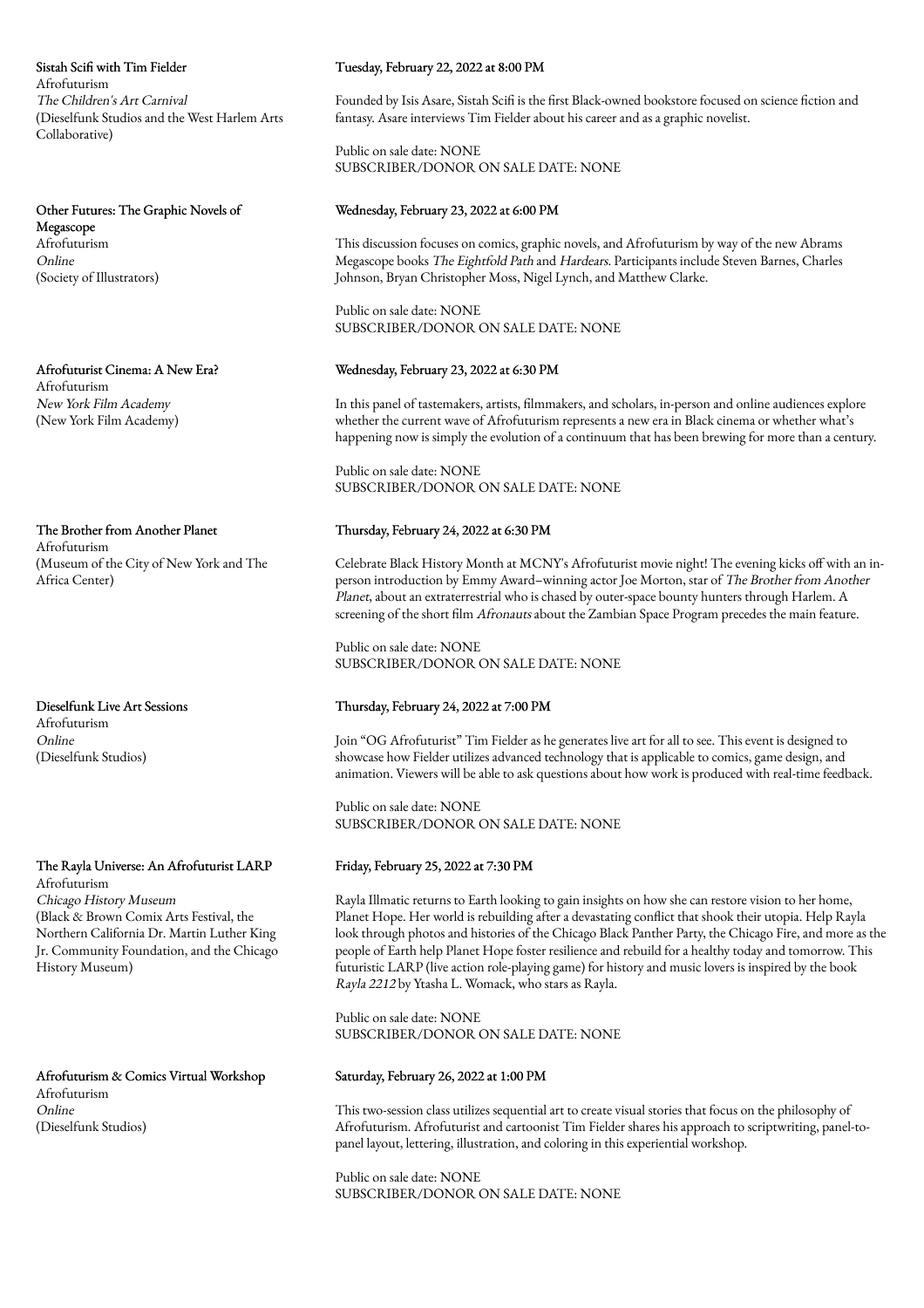The Comic Book Spectrum: Race, Gender, and Comics Afrofuturism Online (Women in Comics Collective International)

Congo Square Roots of Jazz Afrofuturism Congo Square, Louis Armstrong Park (Congo Square Preservation Society)

We Fly Away Home: An Afrofuturist Film Series Afrofuturism Online (Blacknuss Network)

Jaamil Olawale Kosoko: Black Body Amnesia Afrofuturism

New York Live Arts (New York Live Arts)

### Saturday, February 26, 2022 at 1:30 PM

This panel discussion is part of a series that focuses on the effect that race and gender representation have on the comic book industry. It also serves as a platform where multimedia professionals can talk about their backgrounds, work, and thoughts related to the ever-changing spectrum that is comics.

Public on sale date: NONE SUBSCRIBER/DONOR ON SALE DATE: NONE

### Sunday, February 27, 2022 at 3:00 PM

The Congo Square Roots of Jazz is an interactive music, rhythm, and history residency for New Orleans and the surrounding community. Explore the roots of the bamboula rhythm and its relationship to what is now called the Second Line—the New Orleans beat—in this live and online presentation.

Public on sale date: NONE SUBSCRIBER/DONOR ON SALE DATE: NONE

#### Sunday, February 27, 2022 at 4:00 PM

This online film and discussion series about the past and present history of the presence of "Black" in cinema features archival, recent, and new Afrofuturist works.

Public on sale date: NONE SUBSCRIBER/DONOR ON SALE DATE: NONE

### Sunday, February 27, 2022 at 6:00 PM

Blending poetry and memoir, conversation and performance theory, Black Body Amnesia enlivens a personal archive of visual and verbal offerings written and organized by poet, performance artist, educator, and curator Jaamil Olawale Kosoko.

Public on sale date: NONE SUBSCRIBER/DONOR ON SALE DATE: NONE

March 2022

Funk-tastic: The Art and Futuristic Vision of George Clinton and Paul Miller aka DJ Spooky Afrofuturism Online

(Black Speculative Arts Movement and the Department of Africology and African American Studies, Temple University)

#### Tuesday, March 1, 2022 at 7:00 PM

This roundtable discussion explores the career and work of George Clinton in relation to Afrofuturism, his artistic influence on the genre, and connection to the hip-hop motifs and Afrofuturist work of Paul Miller aka DJ Spooky. The discussion also touches on Clinton's current success as a visual artist and how he linked his "flow" as a futuristic Funk innovator to his artistic practice. DJ Spooky discusses his work and current projects with art and education institutions in Africa.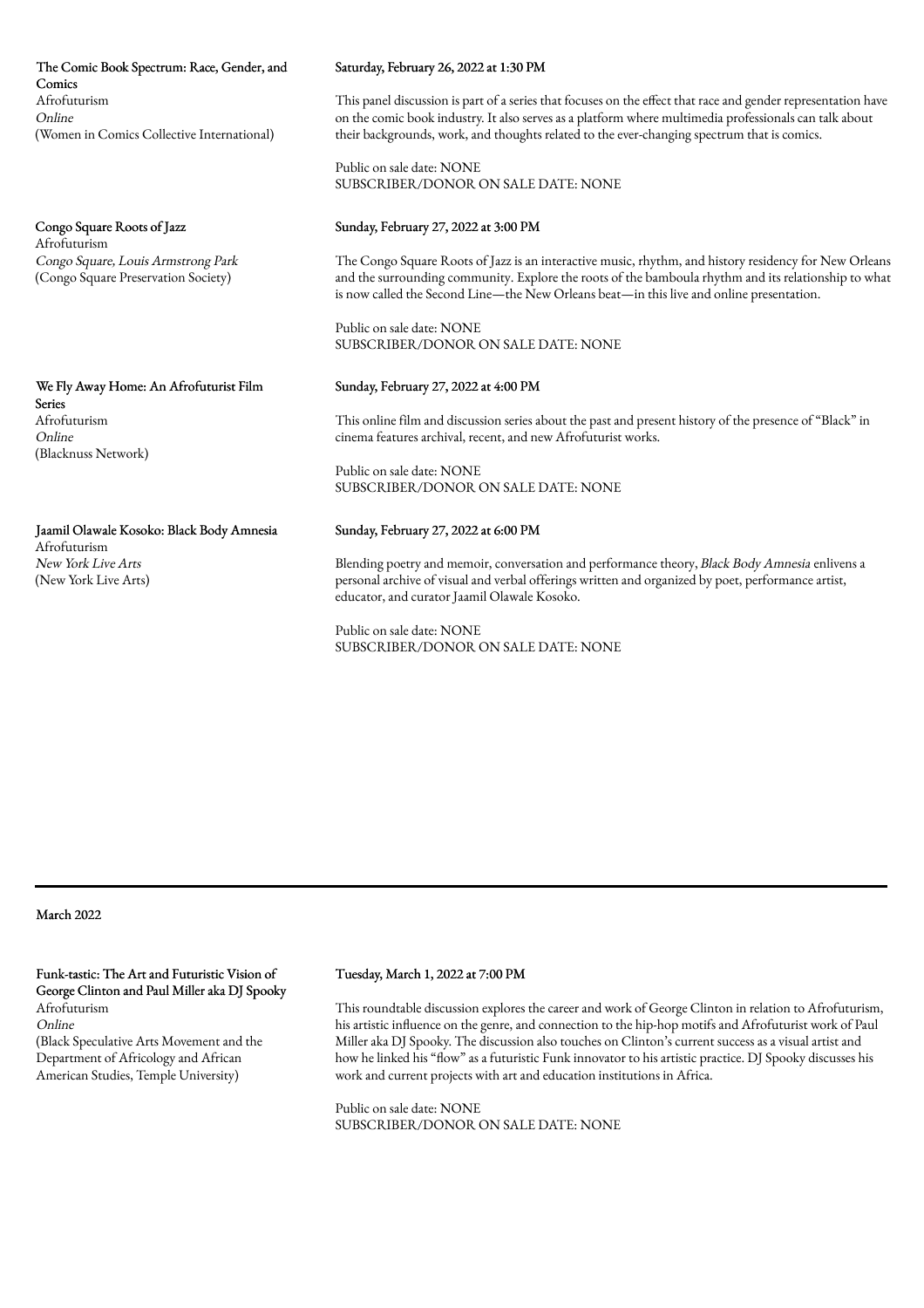Afrofuturist Cinema Afrofuturism New York Film Academy (New York Film Academy)

Can Science Fiction Bring the World Together? Afrofuturism Online (China Institute)

AI to the Future: Why African Leaders Matter Afrofuturism Online (The Africa Center)

Dieselfunk Live Art Sessions Afrofuturism Online (Dieselfunk Studios)

Masma Dream World + Colloboh Afrofuturism Online (Public Records and On The Sly)

We Fly Away Home: An Afrofuturist Film Series Afrofuturism Online (Blacknuss Network)

Afrofuturism: Blackness Revisualized Festival Marathon Afrofuturism Online (ALL ARTS)

#### Wednesday, March 2, 2022 at 6:30 PM

Infinity and Possibility … Afrofuturist Short Films

This event—available in person and online—showcases four Afrofuturist films: Opaland Battledream Chronicle by Alain Bidard, Hardware by David Kirkman, and The Dieselfunk Show by Tim and Jim Fielder. A post-screening panel moderated by Randall Dottin, chair of screenwriting at the New York Film Academy, explores the impulse and desire to create Afrofuturist cinema.

Public on sale date: NONE SUBSCRIBER/DONOR ON SALE DATE: NONE

#### Wednesday, March 2, 2022 at 7:30 PM

Join China Institute to welcome authors from a variety of global futurism literary traditions who are redefining science fiction on the world stage, and using the magical power of storytelling to promote cross-cultural understanding and strengthen our global community.

Public on sale date: NONE SUBSCRIBER/DONOR ON SALE DATE: NONE

#### Thursday, March 3, 2022 at 12:00 PM

AI to the Future: Why African Leaders Matter explores how Africans on the continent and in the diaspora are contributing to the field of artificial intelligence and building a pipeline of talent of people of African descent. Speakers include Mutale Nkonde, Jackie Mwaniki, and Vukosi Marivate, moderated by Uzodinma Iweala.

Public on sale date: NONE SUBSCRIBER/DONOR ON SALE DATE: NONE

#### Thursday, March 3, 2022 at 7:00 PM

Join "OG Afrofuturist" Tim Fielder as he generates live art for all to see. This event is designed to showcase how Fielder utilizes advanced technology that is applicable to comics, game design, and animation. Viewers will be able to ask questions about how work is produced with real-time feedback.

Public on sale date: NONE SUBSCRIBER/DONOR ON SALE DATE: NONE

# Thursday, March 3, 2022 at 9:00 PM

Sonic healing comes in many forms. Masma Dream World explores the shadow self, using frequency based sensory activation across electronics and vocals. Her captivating live performances resonate more as ritual than recital, embodying stories passed down from her Gabonese ancestors. Colloboh maneuvers man's connection to machine, instigating modular synthesis and electronics into transcendent spaces. The Nigerian maestro brings a no-nonsense approach to pulsating sonic excursions.

Public on sale date: NONE SUBSCRIBER/DONOR ON SALE DATE: NONE

#### Sunday, March 6, 2022 at 4:00 PM

This online film and discussion series about the past and present history of the presence of "Black" in cinema features archival, recent, and new Afrofuturist works.

Public on sale date: NONE SUBSCRIBER/DONOR ON SALE DATE: NONE

## Sunday, March 6, 2022 at 6:00 PM

Spend your Sunday in the spaceways in this broadcast marathon of Afrofuturism films curated by Celia C. Peters, Black futurist filmmaker and artist, as part of the Afrofuturism: Blackness Revisualized film festival. Watch on ALL ARTS TV or stream anytime on the free ALL ARTS app.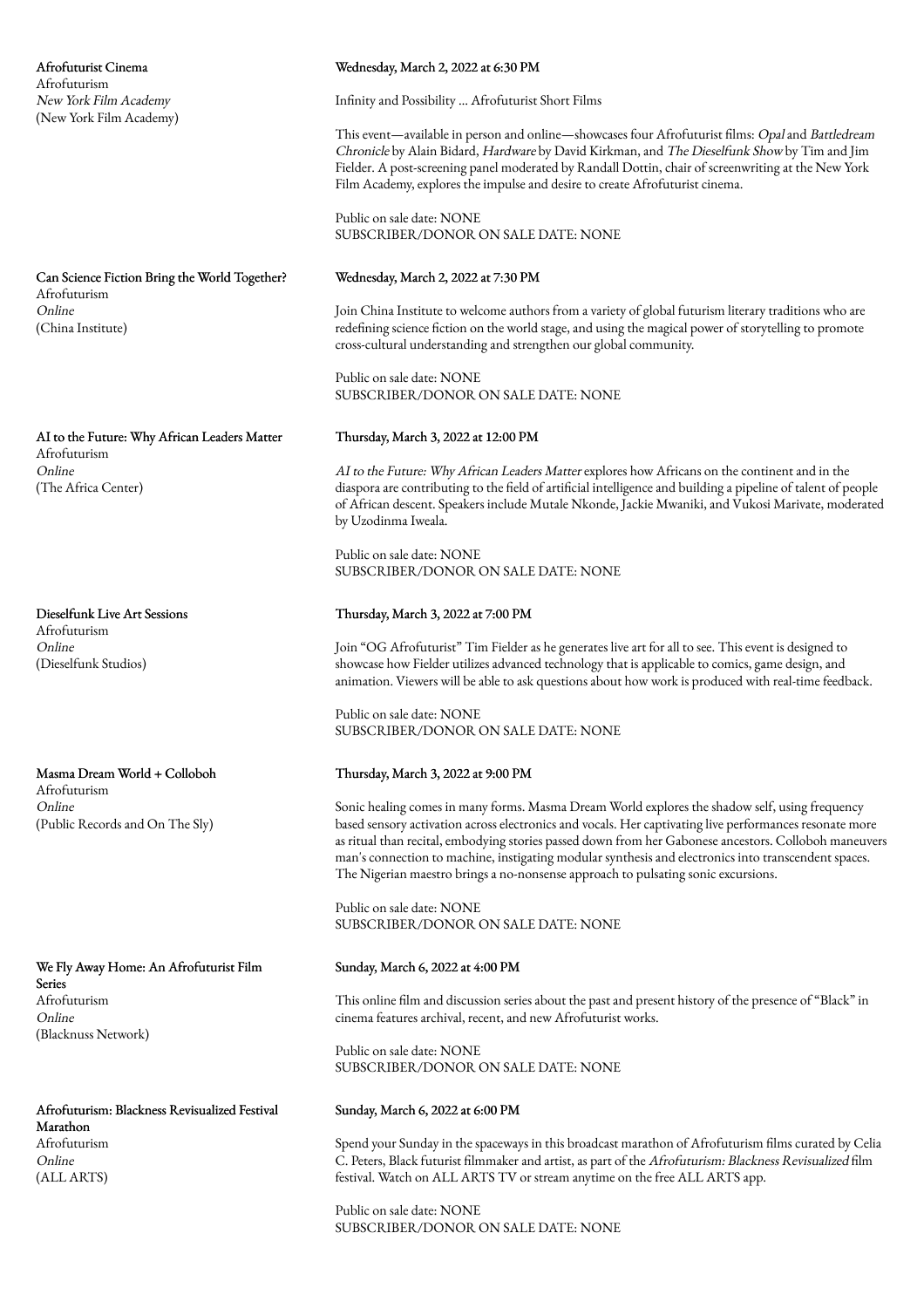Black Speculative Literature: Science Fiction, Fantasy, Race, and Reality Afrofuturism Online (Brooklyn Institute for Social Research)

Exploring Black Star Afrofuturism Online (Society of Illustrators)

Black Feminist Futures Afrofuturism Online (Schomburg Center for Research in Black Culture)

Afrofuturist Cinema Afrofuturism New York Film Academy (New York Film Academy)

Afrofuturist Writing Afrofuturism Online (Italian Academy for Advanced Studies in America at Columbia University)

The Blacksmiths Present: Behind the Groove Afrofuturism Public Records (Public Records)

# Monday, March 7, 2022 at 6:30 PM

Black Speculative Literature works specifically as a locus for a critique of reality that centers the specific alienation of Black people in the past, present, and sometimes future. In this four-week online course, explore the major works of Black Speculative Literature, thinking about the meaning of a literary field that assumes the inadequacy of reality—or realism—as the sole category for remembering, thinking, and living in the 21st century.

Public on sale date: NONE SUBSCRIBER/DONOR ON SALE DATE: NONE

# Wednesday, March 9, 2022 at 12:00 PM

An Instagram Live Event

Join Eric Glover and Arielle Jovellanos, the creative team behind Abrams Megascope book Black Star, in conversation on Instagram Live. Topics will include adapting a screenplay into a graphic novel, inspirations, and the process for bringing the book to life.

Public on sale date: NONE SUBSCRIBER/DONOR ON SALE DATE: NONE

# Wednesday, March 9, 2022 at 12:00 PM

The Black Feminist Futures series features programs that highlight the powerful and long-standing relationship between Afrofuturism and Black feminism. Programs include Dr. Kinitra Brooks, Sheree Renée Thomas, Tananarive Due, Andrea Hairston, Dacia Polk, Tanya Denise Fields, Dr. LaWana Richmond and more as part of the Schomburg Center's 10th Annual Black Comic Book Festival.

Public on sale date: NONE SUBSCRIBER/DONOR ON SALE DATE: NONE

# Wednesday, March 9, 2022 at 6:30 PM

The Expanded Universe … A Screening of Black Metropolis

Black Metropolis: 30 Years of Afrofuturism, Comics, Music, Animation, Decapitated Chickens, Heroes, Villains, and Negroes is a feature-length documentary on the life and career of "OG Afrofuturist" Tim Fielder. Available to watch in person or online, the film features revealing interviews with groundbreaking cultural critics, Afrofuturists, colleagues.

Public on sale date: NONE SUBSCRIBER/DONOR ON SALE DATE: NONE

# Wednesday, March 9, 2022 at 7:00 PM

This online event features an evening of readings and discussion between award-winning authors Samuel R. Delany and Namwali Serpell, moderated by Smaran Dayal.

Public on sale date: NONE SUBSCRIBER/DONOR ON SALE DATE: NONE

# Wednesday, March 9, 2022 at 7:00 PM

Hosted and conceived by polymath artist and curator Niama Safia Sandy, Behind the Groove is a night of exploration of the dimensions of Black artistic forms, featuring a talk, selected short films, and electrifying live performances by YahZarah St. James, GypjaQ, Mal Sounds, and other special guests.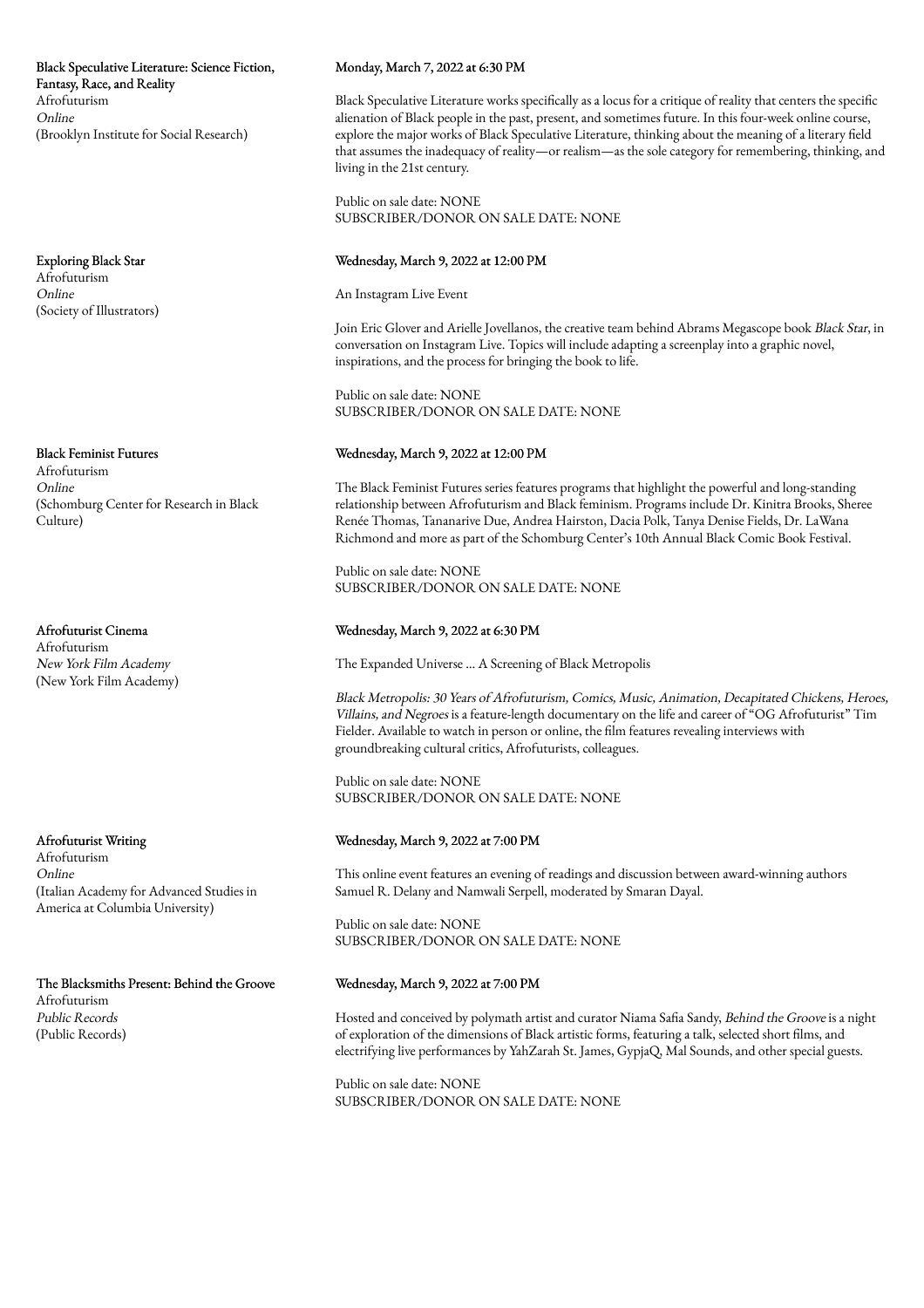Afrifutrinity Speakeasy with David Bey Afrofuturism Online (AfriFuTrinity: Quantum Cosmic Futures)

Dieselfunk Live Art Sessions Afrofuturism Online (Dieselfunk Studios)

Studio Screen: Afrofuturistic Films of Adebukola Bodunrin Afrofuturism Maysles Documentary Center (The Studio Museum in Harlem and Maysles Documentary Cinema)

DJ Kampire + Sinistarr Afrofuturism Public Records (Public Records and On The Sly)

Afrofuturism and the Francophone World Afrofuturism Centro Cívico Cultural Dominicano (Department of Africology and African

American Studies, Temple University, and the United African Association)

Spatial ... No Problem Afrofuturism National Sawdust (National Sawdust)

# Thursday, March 10, 2022 at 8:00 AM

Join Shannon Harris and Stacey Gibson in an intimate "flow" with globetrotter David Bey, aka Agent Bey—a wellness practitioner and lifestyle design coach. Agent Bey is currently cultivating a system called "The Flow," based on his personal study and practice of African martial arts, veganism, Zen Qigong, Buddhism, mind training, spirit drumming, and more.

Public on sale date: NONE SUBSCRIBER/DONOR ON SALE DATE: NONE

# Thursday, March 10, 2022 at 7:00 PM

Join "OG Afrofuturist" Tim Fielder as he generates live art for all to see. This event is designed to showcase how Fielder utilizes advanced technology that is applicable to comics, game design, and animation. Viewers will be able to ask questions about how work is produced with real-time feedback.

Public on sale date: NONE SUBSCRIBER/DONOR ON SALE DATE: NONE

# Thursday, March 10, 2022 at 7:30 PM

The Studio Museum in Harlem and Maysles Documentary Center present in-person and online screenings of work by Nigerian Canadian film and video artist Adebukola Bodunrin. This screening explores rich examples of theories and aesthetics representative of Afrofuturist ideals and includes a postscreening discussion with the artist.

Public on sale date: NONE SUBSCRIBER/DONOR ON SALE DATE: NONE

# Thursday, March 10, 2022 at 9:00 PM

Ugandan DJ Kampire is a sonic ambassador for East African electronic music. The Nyege Nyege affiliate brings a one-of-a-kind DJ set fusing various genres of modern diasporic club music into joyous dance floor workouts. Known for high-speed rhythms, many genres from East Africa share the pulse and character of African American born genres such as juke, footwork, jit, and ghettotech, the last two being from Detroit. Sinistarr grew up hearing these sounds on the local radio and fused them with the sonic palette of jungle and drum and bass. Together, Sinistarr and Kampire will push timeless and of the time rhythms and breaks born of the African diaspora.

Public on sale date: NONE SUBSCRIBER/DONOR ON SALE DATE: NONE

# Friday, March 11, 2022 at 3:00 PM

Emerging artists, designers, and filmmakers from the West Indies and French-speaking African countries showcase 21st-century contemporary expressions of Afrofuturism, emphasizing how important it is to integrate, educate, and share Black creativity within the entire diaspora to the world. This oneday symposium will feature a fashion show, art exhibition, and roundtable discussion on the phenomenon of Afrofuturism in the Black Francophone community.

Public on sale date: NONE SUBSCRIBER/DONOR ON SALE DATE: NONE

Saturday, March 12, 2022 at 7:00 PM Saturday, March 12, 2022 at 10:00 PM

A Lee "Scratch" Perry Immersive Listening Experience

In 2020, the late Lee "Scratch" Perry joined with Mouse on Mars (MOM) for a final experiment: a journey into immersive audio realized via the hyper-fidelity of next-generation spatial sound. Curated by Louis Chude-Sokei, mixed by MOM and mapped to National Sawdust's custom sound system, this event offers access to unreleased tracks and the creative process of a musical giant.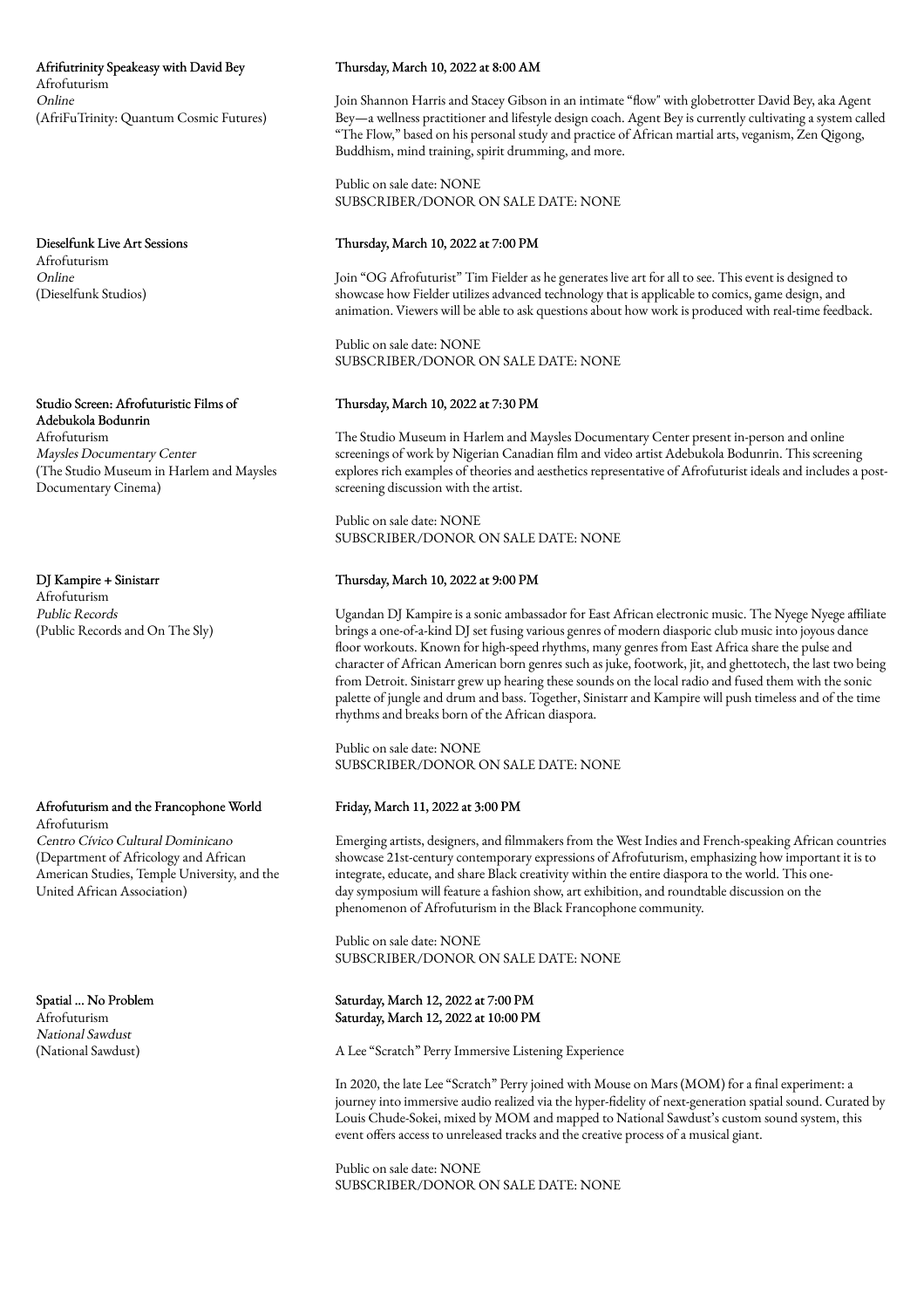# A Daylong Celebration of Before Yesterday We Could Fly Afrofuturism (The Metropolitan Museum of Art)

Astro-Blackness from the Northside Afrofuturism Online (Black Speculative Arts Movement and the Department of Africology and African American Studies, Temple University)

Celebrating Afrofuturism

Afrofuturism Online (Afro Latin Jazz Alliance)

The Equinox Energy Equilibrium Afrofuturism Online (AfriFuTrinity: Quantum Cosmic Futures)

Reclaiming the Future Afrofuturism Online (Abrams Megascope and Sistah Scifi)

Dieselfunk Live Art Sessions Afrofuturism Online (Dieselfunk Studios)

# Sunday, March 13, 2022 at 11:00 AM

An Afrofuturist Period Room

Don't miss this day of art making, pop-up chats, storytelling, and artist conversations that explore Afrofuturism.

Public on sale date: NONE SUBSCRIBER/DONOR ON SALE DATE: NONE

# Sunday, March 13, 2022 at 7:00 PM

The evolution of the movement, creative application, and influence of Afrofuturism varies throughout the Black diaspora. Quentin VerCetty, the commissioned visual artist for Carnegie Hall's Afrofuturism festival, and Queen Kukoyi, one of the executive directors of the Black Speculative Arts Movement Canada, facilitate an upbeat conversation with visual artist Komi Olaf, maker and interactive media artist Ashley Jane Lewis, and landscape architect Divine Ndemey, on their approach and treatment of Afrofuturism in their respective disciplines.

Public on sale date: NONE SUBSCRIBER/DONOR ON SALE DATE: NONE

### Sunday, March 13, 2022 at 8:30 PM

Arturo O'Farrill and the Afro Latin Jazz Orchestra with Special Guests

Recorded remotely and presented weekly since the beginning of the COVID-19 pandemic, Virtual Birdland captures the essence of the artistic residence of Arturo O'Farrill and the Afro Latin Jazz Orchestra in Birdland, the legendary NYC venue. This week's special edition celebrates Afrofuturism with featured guests, including Afrobeat artists Sahr Ngaujah, Wunmi Olaiya, Tosin Aribisala, New Orleans legend Donald Harrison, and the Afro Kuwaiti percussion group Boom Diwan.

Public on sale date: NONE SUBSCRIBER/DONOR ON SALE DATE: NONE

# Thursday, March 17, 2022 at 8:00 AM

Fellow and frequent Astral Travelers, we summon you to take ascension to faraway destinations within your being. Join the Command Pilot and Zolis in this monthly installation of their epic multiversal s/ hero journey.

Public on sale date: NONE SUBSCRIBER/DONOR ON SALE DATE: NONE

# Thursday, March 17, 2022 at 5:00 PM

Black Women's Voices and Abrams Megascope

In honor of Women's History Month, Sistah Scifi's Isis Asare hosts an online conversation with four Black women creators who are making moves in the comics industry: Tananarive Due, Ytasha L. Womack, Tanna Tucker, and Jazmine Joyner. Join them as they talk about Afrofuturism, Black creative culture, struggles and triumphs, and their vision for the future of comics and sequential art.

Public on sale date: NONE SUBSCRIBER/DONOR ON SALE DATE: NONE

## Thursday, March 17, 2022 at 7:00 PM

Join "OG Afrofuturist" Tim Fielder as he generates live art for all to see. This event is designed to showcase how Fielder utilizes advanced technology that is applicable to comics, game design, and animation. Viewers will be able to ask questions about how work is produced with real-time feedback.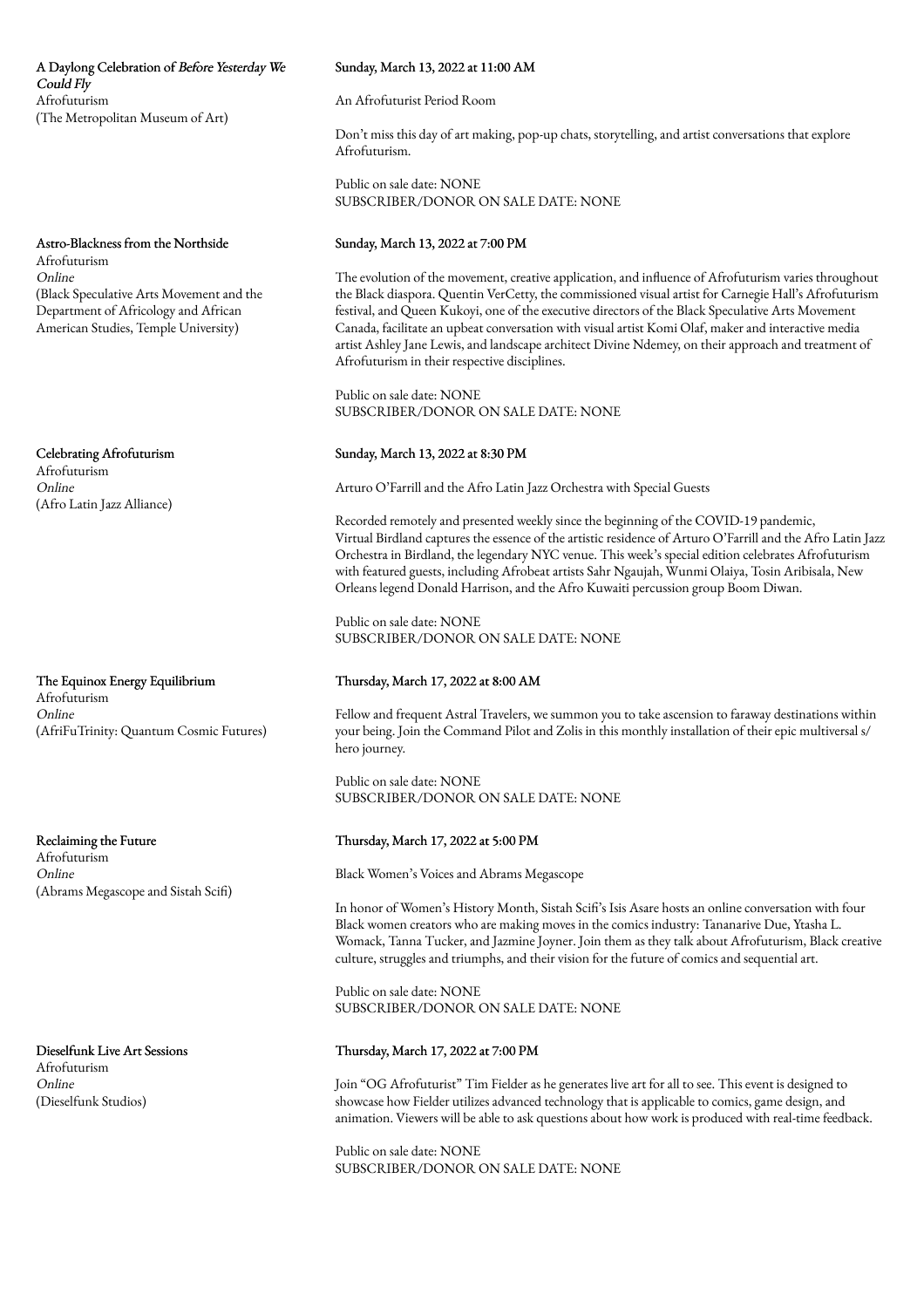# WII D

Afrofuturism The Schomburg Center for Research in Black Culture (Jeremy McQueen's Black Iris Project, Schomburg Center for Research in Black Culture, and 651 ARTS)

Immeasurable Futures Afrofuturism Public Records (RefractionDAO and Linda Dounia)

### OG Burn

Afrofuturism Hostos Center for the Arts & Culture at Hostos Community College (Afro Latin Jazz Alliance and Hostos Center for the Arts & Culture)

MMYYKK / Bradley Zero Afrofuturism Public Records (Public Records)

Activating Your Inner Avatar Immersive Experience Afrofuturism Online (AfriFuTrinity: Quantum Cosmic Futures)

### Thursday, March 17, 2022 at 7:00 PM

Loosely inspired by Maurice Sendak's Where the Wild Things Are children's book, WILD follows a young boy's journey as he celebrates his 14th birthday while incarcerated. Frequently harnessing the power of his imagination, he transports himself to an alternate universe where he is not treated like a wild animal. This cutting-edge ballet utilizes physical movement to illustrate and honor the history of Black bodies moving through space while encountering oppression.

Public on sale date: NONE SUBSCRIBER/DONOR ON SALE DATE: NONE

# Thursday, March 17, 2022 at 8:00 PM

Immeasurable Futures explores current movements in digital art and electronic music in conversation between Africa and the diaspora.

Public on sale date: NONE SUBSCRIBER/DONOR ON SALE DATE: NONE

# Friday, March 18, 2022 at 8:00 PM

#### A Tribute to Eddie Bobé

Eddie Bobé spoke of moments when the groove got so powerful it was said to be "burnin.'" Deeply committed to the Pan Caribbean, Pan African, and Pan American percussion practice, Bobé brought that "burnin'" to every groove he played. OG Burn features Grammy Award–winning Arturo O'Farrill and the 18-piece Afro Latin Jazz Orchestra, plus special guests Román Díaz, Jay Rodriguez, Felix Sanabria, Gene Golden, Abraham Rodriguez, and Hector "Papote" Jimenez in raucous evenings of rumba, batá, and guaguancó, spotlighting compositions by Michele Rosewoman, Arturo O'Farrill, Chico O'Farrill, and Bobé himself. A pre-concert conversation with the artists takes place Friday, March 18 at 7 PM.

Public on sale date: NONE SUBSCRIBER/DONOR ON SALE DATE: NONE

### Friday, March 18, 2022 at 9:00 PM

Hailing from London, Bradley Zero is quickly becoming the tastemaker of his generation. Joining him is MMYYKK (pronounced "Mike"), whose eclectic and forward-thinking sound situates itself at the intersections of soul, jazz, electro, and R&B, blending analog synthesis and neck-breaking rhythms amalgamated with sonic alchemy.

Public on sale date: NONE SUBSCRIBER/DONOR ON SALE DATE: NONE

### Saturday, March 19, 2022 at 1:00 PM

Your Astral Travel Command Council—Shannon Harris (audio pharmacologist), Stacey A. Gibson (synergist strategist), and David Bey (lifestyle design coach)—invites you aboard your personal inner space vessel to activate your inner avatar. Participants will enter into a carefully curated immersive experience designed to harmonize their inner purpose with the external world.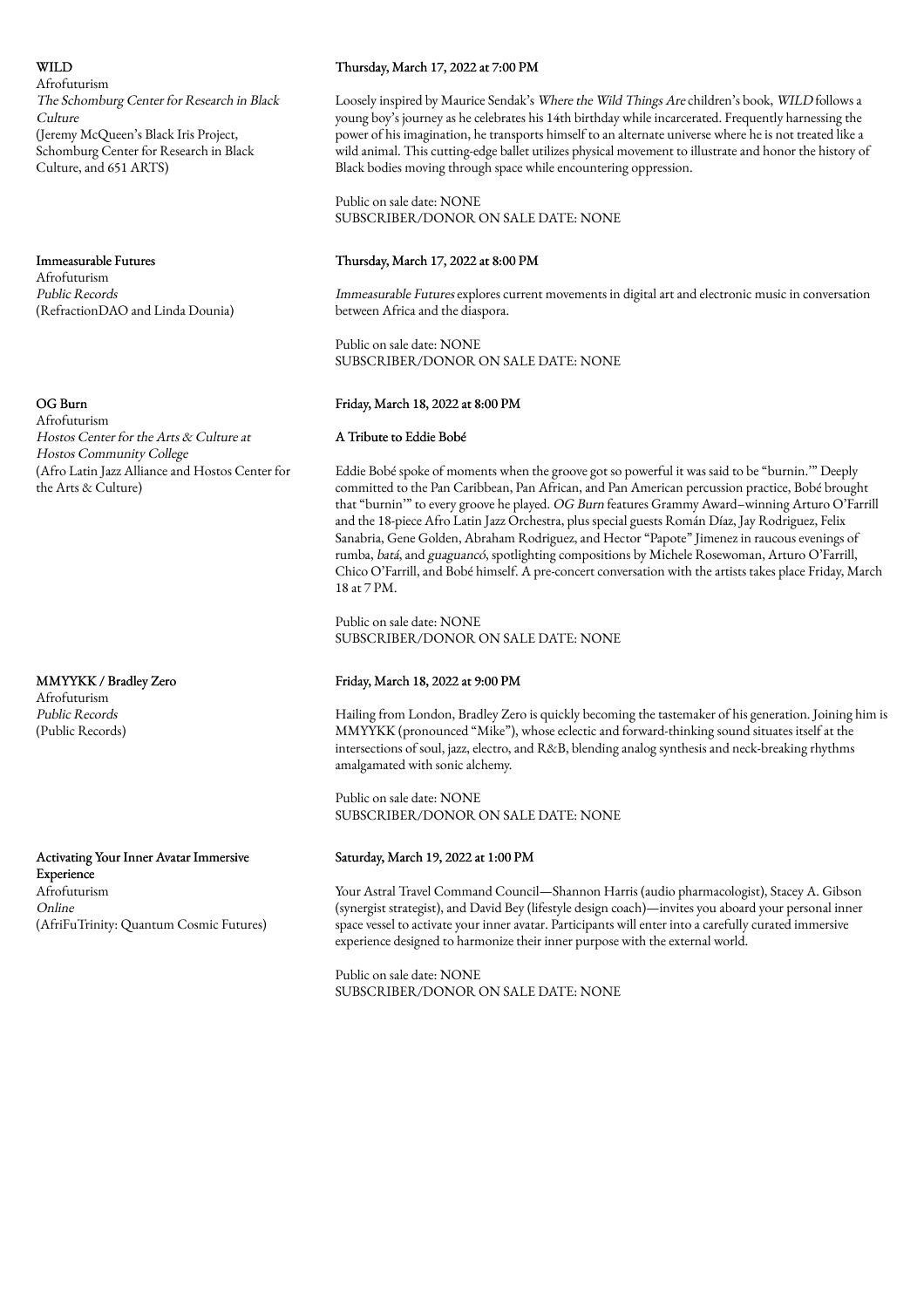OG Burn Afrofuturism Hostos Center for the Arts & Culture at Hostos Community College (Afro Latin Jazz Alliance and Hostos Center for the Arts & Culture)

Spatial ... No Problem Afrofuturism National Sawdust (National Sawdust)

Afrofuturalities: Brazilian Afrofuturism Afrofuturism Online (Black Speculative Arts Movement and the Department of Africology and African American Studies, Temple University)

We Fly Away Home: An Afrofuturist Film Series Afrofuturism Online (Blacknuss Network)

StudioVisceral Film Showcase Afrofuturism Online (StudioVisceral and Dieselfunk Studios)

# Saturday, March 19, 2022 at 8:00 PM

### A Tribute to Eddie Bobé

Eddie Bobé spoke of moments when the groove got so powerful it was said to be "burnin.'" Deeply committed to the Pan Caribbean, Pan African, and Pan American percussion practice, Bobé brought that "burnin'" to every groove he played. OG Burn features Grammy Award–winning Arturo O'Farrill and the 18-piece Afro Latin Jazz Orchestra, plus special guests Román Díaz, Jay Rodriguez, Felix Sanabria, Gene Golden, Abraham Rodriguez, and Hector "Papote" Jimenez in raucous evenings of rumba, batá, and guaguancó, spotlighting compositions by Michele Rosewoman, Arturo O'Farrill, Chico O'Farrill, and Bobé himself. A pre-concert conversation with the artists takes place Friday, March 18 at 7 PM.

Public on sale date: NONE SUBSCRIBER/DONOR ON SALE DATE: NONE

# Saturday, March 19, 2022 at 8:00 PM Saturday, March 19, 2022 at 10:00 PM

A Lee "Scratch" Perry Immersive Listening Experience

In 2020, the late Lee "Scratch" Perry joined with Mouse on Mars (MOM) for a final experiment: a journey into immersive audio realized via the hyper-fidelity of next-generation spatial sound. Curated by Louis Chude-Sokei, mixed by MOM and mapped to National Sawdust's custom sound system, this event offers access to unreleased tracks and the creative process of a musical giant.

Public on sale date: NONE SUBSCRIBER/DONOR ON SALE DATE: NONE

# Sunday, March 20, 2022 at 2:00 PM

In this two-part event, the founders of the Black Speculative Arts Movement Brazil—artist, curator, designer, and scientist Zaika dos Santos and visual artist and designer Guilherme Xavier—facilitate discussions with intellectuals, artists, and researchers about Afrofuturism in Brazil, including the visual and digital arts, speculative fiction, Brazilian sonic fiction, Black intellectuality, disruptive technologies, and Afro-Brazilian fashion. Each event will be accompanied by speculative micro-exhibitions.

Public on sale date: NONE SUBSCRIBER/DONOR ON SALE DATE: NONE

# Sunday, March 20, 2022 at 4:00 PM

This online film and discussion series about the past and present history of the presence of "Black" in cinema features archival, recent, and new Afrofuturist works.

Public on sale date: NONE SUBSCRIBER/DONOR ON SALE DATE: NONE

# Tuesday, March 22, 2022 at 7:00 PM

StudioVisceral bridges the areas of live action, fiction, animated, and reality-based storytelling. Online screenings include Black Metropolis, Phlo, and two episodes of The Dieselfunk Show with twin brothers Jim and Tim Fielder.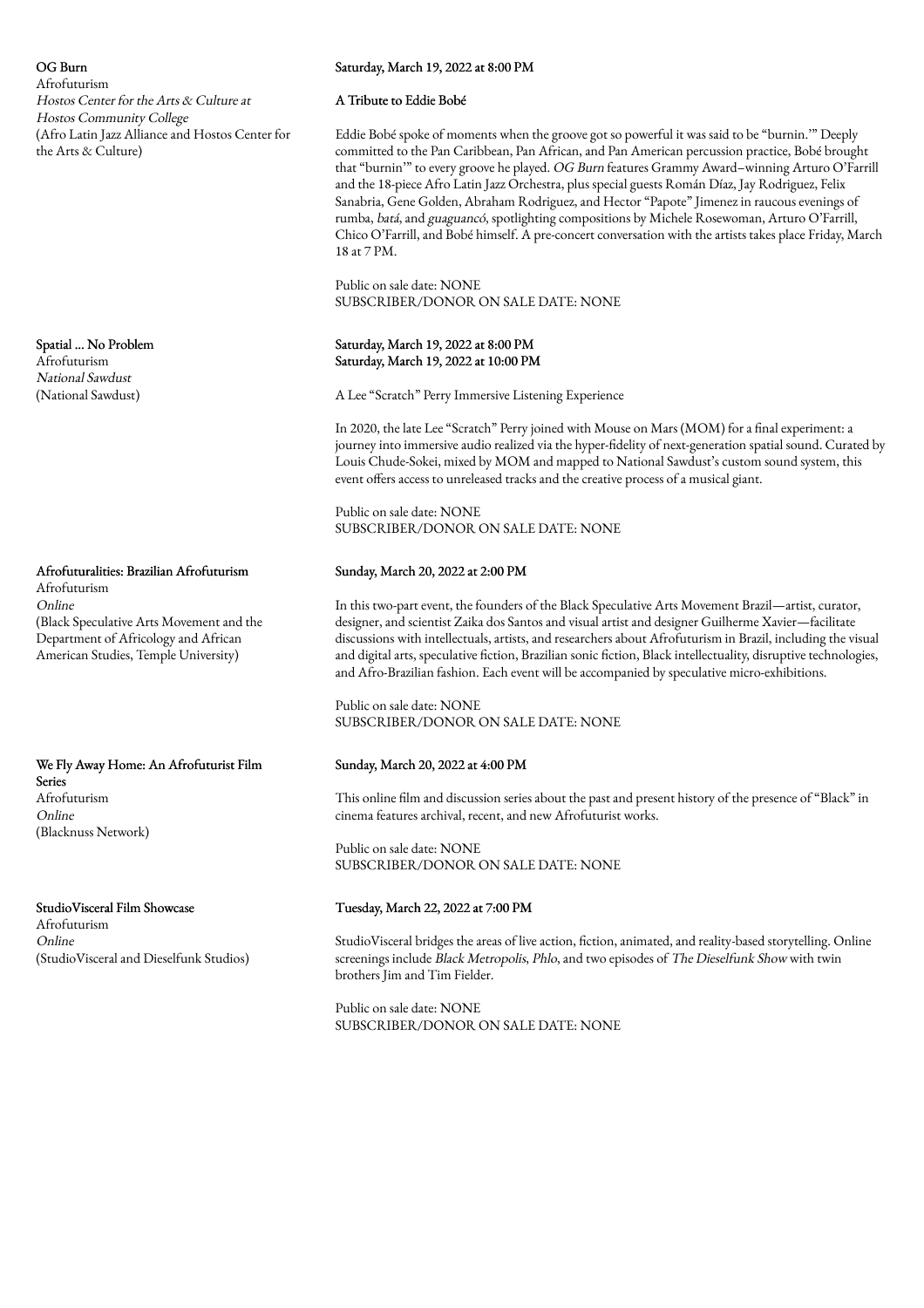Ronald K. Brown/EVIDENCE Afrofuturism The Joyce Theater (The Joyce Theater)

### Black Feminist Futures

Afrofuturism Online (Schomburg Center for Research in Black Culture)

Dieselfunk Live Art Sessions Afrofuturism Online

(Dieselfunk Studios)

StudioVisceral Film Showcase Afrofuturism Online

(StudioVisceral and Dieselfunk Studios)

Luedji Luna: Bom Mesmo É Estar Debaixo D'Água Afrofuturism Online (Americas Society)

KeiyaA Afrofuturism Public Records (Public Records)

### Tuesday, March 22, 2022 at 7:30 PM

Returning to The Joyce for their 2022 home season, Ronald K. Brown/EVIDENCE offers a compelling program, bringing a spiritual awareness that touches the human heart. Acclaimed choreographer Ronald K. Brown utilizes music and movement rich in thematic content drawn from the African and African American diaspora. His works are performed with a depth of physicality that reflects Brown's meditations on cultural legacy, community, and socio-political history. The brilliance of Ron's blended style is revealed in works such as "Upside Down" and "Come Ye," featuring the music of artist-activists Oumou Sangare, Fela Kuti, and Nina Simone; and the long-awaited return of the hauntingly beautiful work "Ebony Magazine to a Village" with original music by longtime EVIDENCE collaborator Wunmi Olaiya.

Performances through March 27.

Public on sale date: NONE SUBSCRIBER/DONOR ON SALE DATE: NONE

#### Thursday, March 24, 2022 at 12:00 PM

The Black Feminist Futures series features programs that highlight the powerful and long-standing relationship between Afrofuturism and Black feminism. Programs include Dr. Kinitra Brooks, Sheree Renée Thomas, Tananarive Due, Andrea Hairston, Dacia Polk, Tanya Denise Fields, Dr. LaWana Richmond and more as part of the Schomburg Center's 10th Annual Black Comic Book Festival.

Public on sale date: NONE SUBSCRIBER/DONOR ON SALE DATE: NONE

#### Thursday, March 24, 2022 at 7:00 PM

Join "OG Afrofuturist" Tim Fielder as he generates live art for all to see. This event is designed to showcase how Fielder utilizes advanced technology that is applicable to comics, game design, and animation. Viewers will be able to ask questions about how work is produced with real-time feedback.

Public on sale date: NONE SUBSCRIBER/DONOR ON SALE DATE: NONE

### Thursday, March 24, 2022 at 7:00 PM

StudioVisceral bridges the areas of live action, fiction, animated, and reality-based storytelling. Online screenings include Black Metropolis, Phlo, and two episodes of The Dieselfunk Show with twin brothers Jim and Tim Fielder.

Public on sale date: NONE SUBSCRIBER/DONOR ON SALE DATE: NONE

#### Friday, March 25, 2022 at 7:00 PM

Singer and composer Luedji Luna's music combines Brazilian sounds, African rhythms, jazz, and socially conscious lyrics related to Black identity. She presents a new video of her Latin Grammy–nominated album Bom Mesmo É Estar Debaixo D'Água (What's Really Good Is Being Underwater).

Public on sale date: NONE SUBSCRIBER/DONOR ON SALE DATE: NONE

# Friday, March 25, 2022 at 7:00 PM

KeiyaA is a singer-songwriter, producer, and multi-instrumentalist who synthesizes her jazz training, R&B sensibilities, and hip-hop upbringing to create new soul sounds inundated with her powerful, sultry voice and dense lyricism. She aims to center the narrative and intellect of the Black woman in the late-stage capitalist world.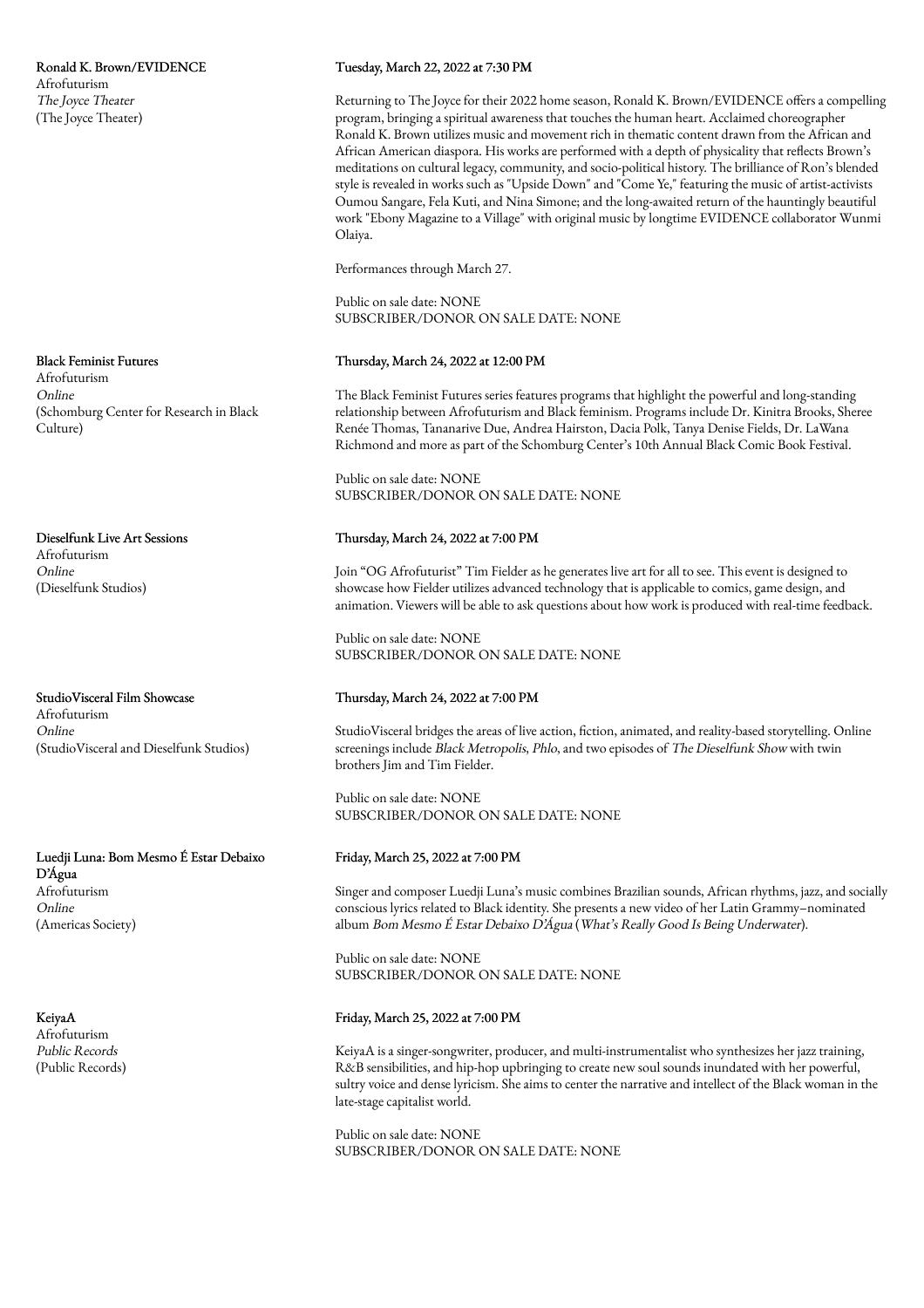Space Is the Place Afrofuturism Film Forum (Brooklyn Institute for Social Research and Film Forum)

KeiyaA Afrofuturism Public Records (Public Records)

Florence Mills Spatialized Afrofuturism Willie Mae Rock Camp (Willie Mae Rock Camp)

# Afrofuturalities: Brazilian Afrofuturism Afrofuturism Online (Black Speculative Arts Movement and the Department of Africology and African American Studies, Temple University)

Afrofuturist Radio

Afrofuturism Montez Press Radio (Brooklyn Institute for Social Research and Montez Press)

Afrofuturism and African American Science Fiction Afrofuturism Online ( Department of Africology and African American Studies, Temple University)

# Saturday, March 26, 2022 at 4:00 PM Saturday, March 26, 2022 at 9:00 PM

If the world is hopelessly unjust, is space the place? The Brooklyn Institute for Social Research and Film Forum screen Sun Ra's Afrofuturist musical-cinematic classic Space Is the Place. This controversial, thought-provoking, and musically dazzling vision of racial, social, and terrestrial transcendence with its far-out space-age costumes and production design inspired the visual language of Afrofuturist films and music videos for years to come. A discussion and audience Q&A with DJ Spooky—moderated by Rebecca Ariel Porte and Ajay Singh Chaudhary of the Brooklyn Institute for Social Research—follows the 4 PM screening.

Public on sale date: NONE SUBSCRIBER/DONOR ON SALE DATE: NONE

# Saturday, March 26, 2022 at 7:00 PM

KeiyaA is a singer-songwriter, producer, and multi-instrumentalist who synthesizes her jazz training, R&B sensibilities, and hip-hop upbringing to create new soul sounds inundated with her powerful, sultry voice and dense lyricism. She aims to center the narrative and intellect of the Black woman in the late-stage capitalist world.

Public on sale date: NONE SUBSCRIBER/DONOR ON SALE DATE: NONE

# Saturday, March 26, 2022 at 7:00 PM

Join us at the Creative Sound Lab for an imaginative sonic tribute to Florence Mills, performed and recorded by Willie Mae Rock Camp students. This unique collaborative composition will be played through a quadraphonic system, providing an immersive listening experience for audiences in person and online.

Public on sale date: NONE SUBSCRIBER/DONOR ON SALE DATE: NONE

# Sunday, March 27, 2022 at 2:00 PM

In this two-part event, the founders of the Black Speculative Arts Movement Brazil—artist, curator, designer, and scientist Zaika dos Santos and visual artist and designer Guilherme Xavier—facilitate discussions with intellectuals, artists, and researchers about Afrofuturism in Brazil, including the visual and digital arts, speculative fiction, Brazilian sonic fiction, Black intellectuality, disruptive technologies, and Afro-Brazilian fashion. Each event will be accompanied by speculative micro-exhibitions.

Public on sale date: NONE SUBSCRIBER/DONOR ON SALE DATE: NONE

# Sunday, March 27, 2022 at 2:00 PM

On Afrofuturist Radio, Brooklyn Institute faculty and guests play and discuss Afrofuturist music, starting with a special live podcast of Practical Criticism, and followed by a DJ set that features a cast of scholars, critics, and artists. Listen to the live stream or attend in person.

Public on sale date: NONE SUBSCRIBER/DONOR ON SALE DATE: NONE

# Sunday, March 27, 2022 at 3:00 PM

The Black speculative literary tradition goes back to the 19th century with writers like Martin Delany and Sutton Griggs. Join us for this online panel discussion as we talk about the Black Speculative Imagination and the latest literary perspectives in Afrofuturism and Black science fiction with awardwinning writers Steven Barnes, P. Djeli Clark, Isiah Lavender III, Jarvis Sheffield, and Tim Fielder.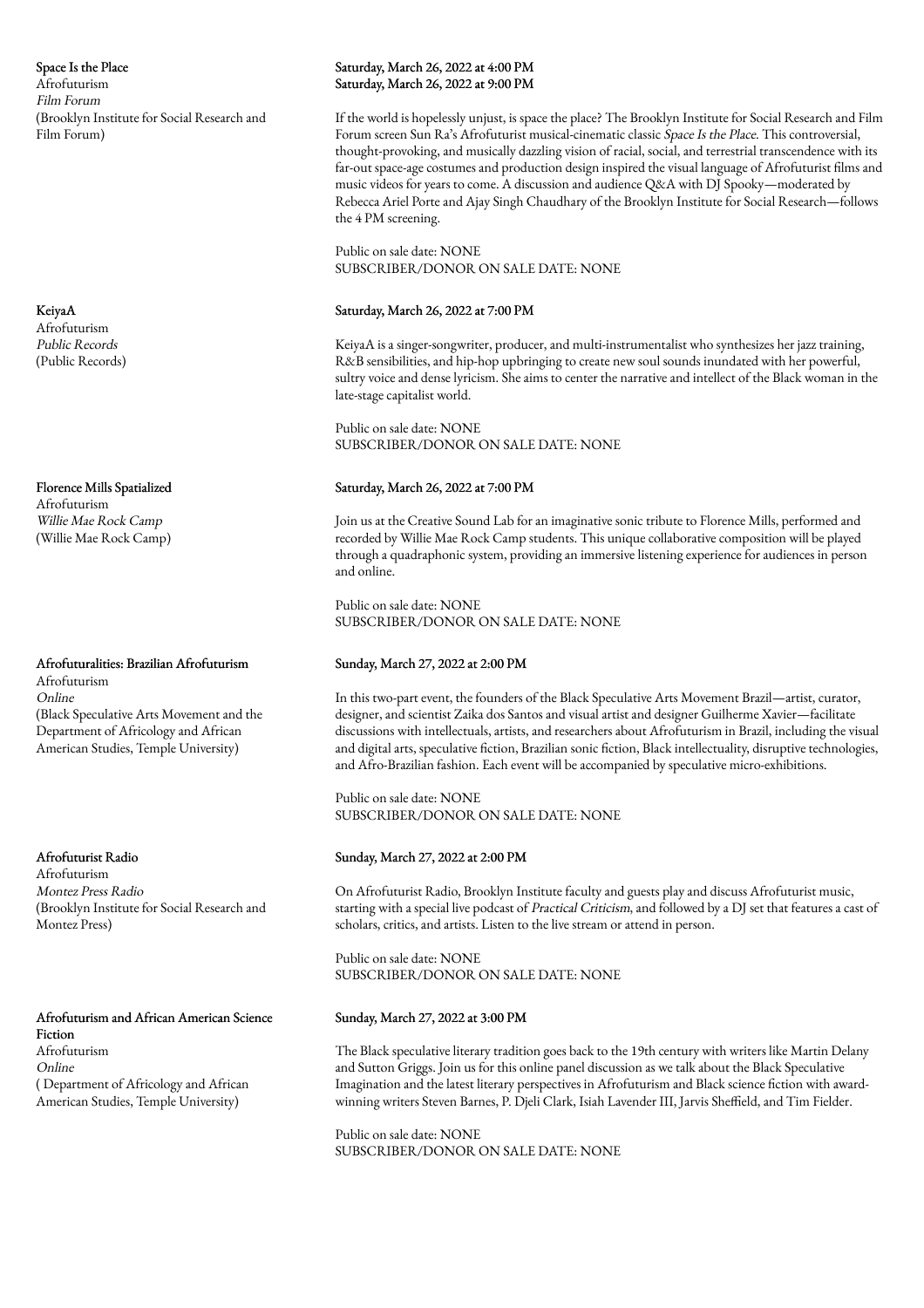# Tuesday, March 29, 2022 at 6:00 PM

Recorded live at the Kennedy Center in 2021, this online premiere features seven-time Grammy winner Arturo O'Farrill as he pays tribute to one of the most provocative critics and social activists of our time: virtuosic speaker, scholar, and civil rights icon Dr. Cornel West. Inspired by what he called the "innate musicality of West's words," O'Farrill and his Afro Latin Jazz Orchestra perform original compositions with West that draw on African American jazz, blues, and chanted sermon to explore arts, politics, progress, and how uncertainty and improvisation often come hand-in-hand with hope.

Public on sale date: NONE SUBSCRIBER/DONOR ON SALE DATE: NONE

# Wednesday, March 30, 2022 at 7:00 PM

Trombonist/composer Craig Harris takes a sonic sojourn into the music, prose, and poetry of Sun Ra and the influence of Sun Ra on his own compositions and Afrofuturism. Performances include Harris's band Tailgater's Tales, joined by a string quartet and guest artist David Murray.

Public on sale date: NONE SUBSCRIBER/DONOR ON SALE DATE: NONE

Craig Harris | Measuring the Immeasurable Afrofuturism Aaron Davis Hall (Jazzmobile, Inc.)